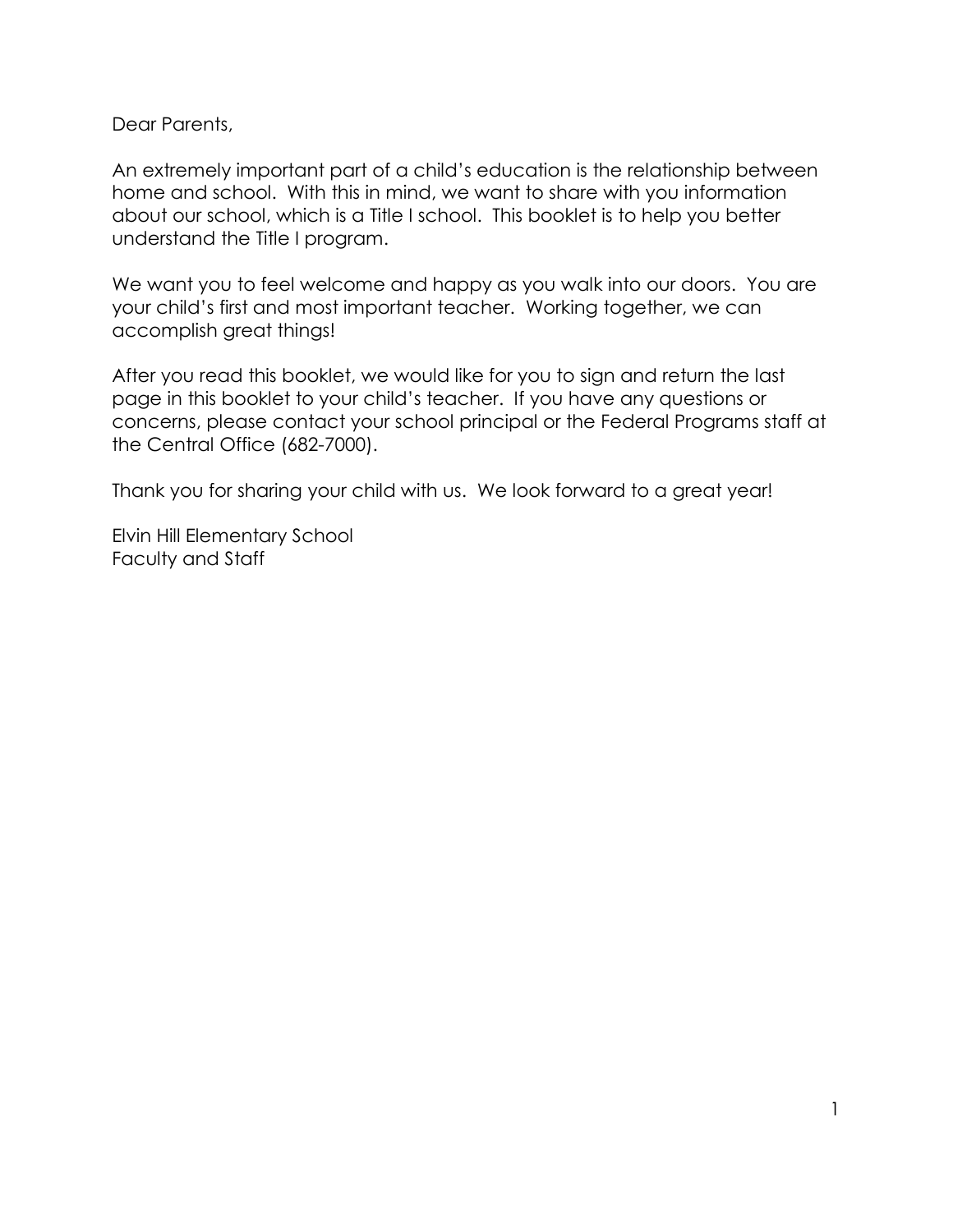# **Table of Contents**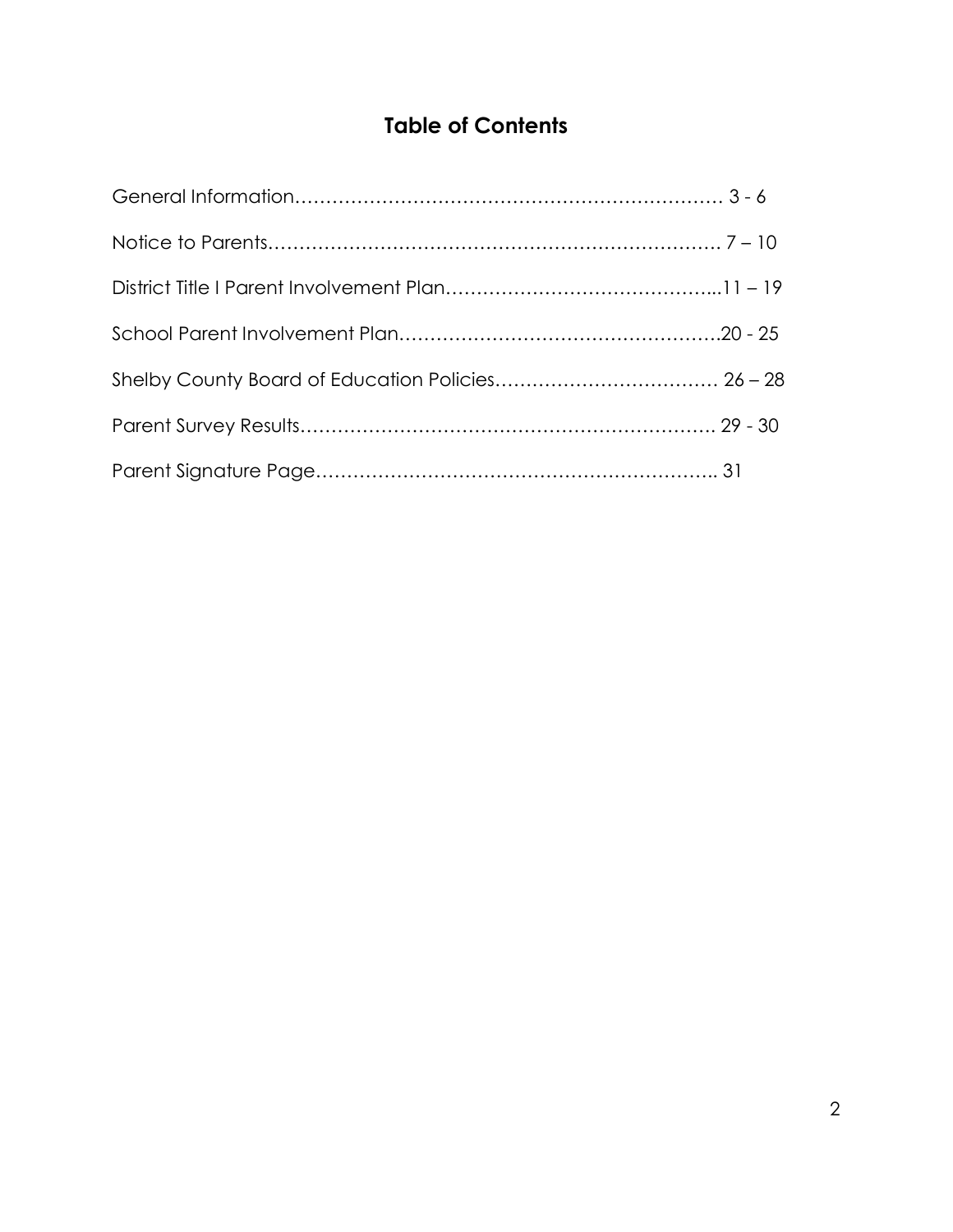#### **What exactly is the Title I program?**

Title I is a partnership between the federal government, the state educational agency and the local school district. It is the largest federal aid program for elementary and secondary schools. The federal government appropriates money to help schools that meet the criteria of having at least 35% of its students on the free or reduced lunch program. Each district must apply for these funds each year. The money is released to the state, and then to school districts. This money is used to:

- Identify students experiencing academic difficulties and to provide timely assistance to help these students meet the state's challenging content standards.
- Purchase/provide supplemental staff/programs/materials/supplies
- Conduct parental involvement meetings/trainings/activities
- Recruit/hire/retain Highly Qualified Teachers

There is also a 1% set-aside for parental involvement. This is a portion of the school system's allocation that is used specifically to involve parents in their child's education. You, as Title I parents, have the right to be involved in how this money is spent.

A school that qualifies for Title I can be a targeted assistance school or a schoolwide school. A targeted assistance school is one that identifies students most at-risk. The money provided to schools is then used for materials, programs, teachers, etc. for this "target" group of students.

A school can apply for schoolwide status if at least 40% of students are on free or reduced lunches. This allows schools to offer programs, teachers, and instructional materials for the entire school.

Each school that is included in the Title I program must complete a Continuous Improvement Plan (CIP) each year. This CIP must include input from parents, teachers, and other stakeholders, if applicable. Parent representatives are asked to serve on the CIP/Title I Committee each year. These parents have the responsibility to seek input from all parents, and be the liaison between parents and the committee.

The CIP consists of sections such as a needs assessment, teacher qualification, achievement goals, professional development needs, coordination of resources/comprehensive budget, and parental involvement. Each school makes this plan available to parents. We encourage you to review this document. Simply ask the school office to see the CIP or search the school's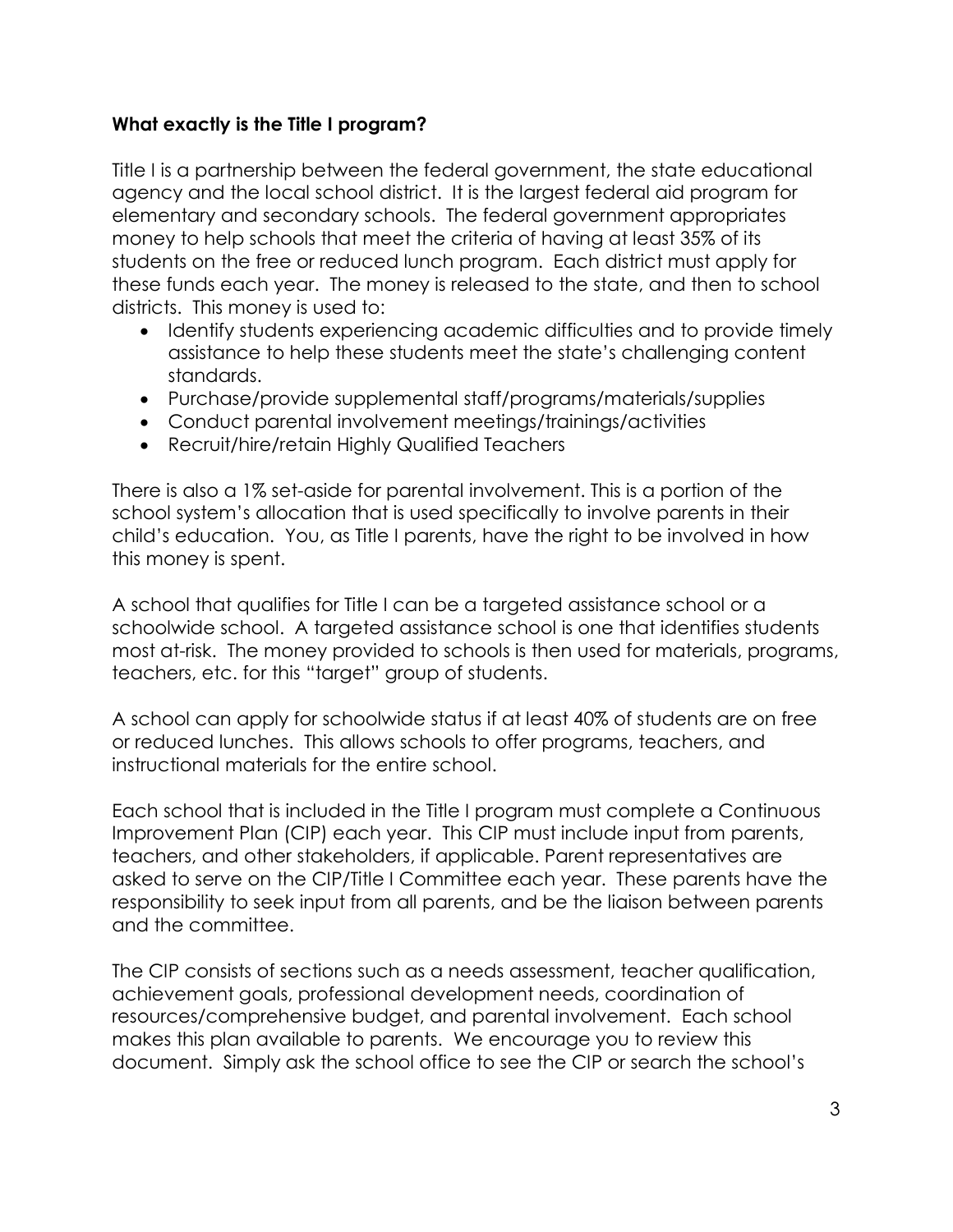website. If you have concerns after reading the plan, submit these to the school principal. He/she will then submit your concerns to the Title I Supervisor.

The Title I schools in Shelby County are given assistance by a Federal Programs Supervisor, Beth Fuller. Annual meetings are held at each school, as well as provide suggestions on how each school can comply with federal regulations. Mrs. Fuller will review the school's CIP, and give input on instructional issues as appropriate.

#### **What are other required components of Title I?**

An annual meeting must be held to provide parents information on:

- Title I participation, its services, and parents' rights
- Requirements of Title I
- Ways in which parents can be involved
- School Compacts
- School Parent Involvement Plan
- How Title I funds are used by the local school
- Other important information

This is a stand-alone meeting to make sure that parents understand this important information. It allows you to receive information from the school principal about the entire school and is offered at least two times each fall to accommodate the schedule of working parents.

Each Local Education Association (LEA) develops a Title I Plan. Shelby County Schools has a plan in place that is evaluated and updated each year. This plan addresses student academic assessments, intervention programs, ways federal funds are used, and the system parental involvement plan. You, as a Title I Parent, have the right to be involved in the development and evaluation of the LEA Title I Plan. This plan can be viewed at

<https://www.shelbyed.k12.al.us/federal/title1.html>

Any suggestions, questions or concerns may be submitted to the Federal Programs Supervisor at **bfuller@shelbyed.org.** 

A very important part of Title I is parental involvement which includes parents' rights, by law, to be involved in decisions made at the school level and district level. There are parent representatives on both the school level and district level committees that may be contacted to give input on decisions that are being made. Every school has a parental involvement plan. This plan details how the school will involve parents in decision making and activities, how parent involvement funds are used, how information and training will be provided to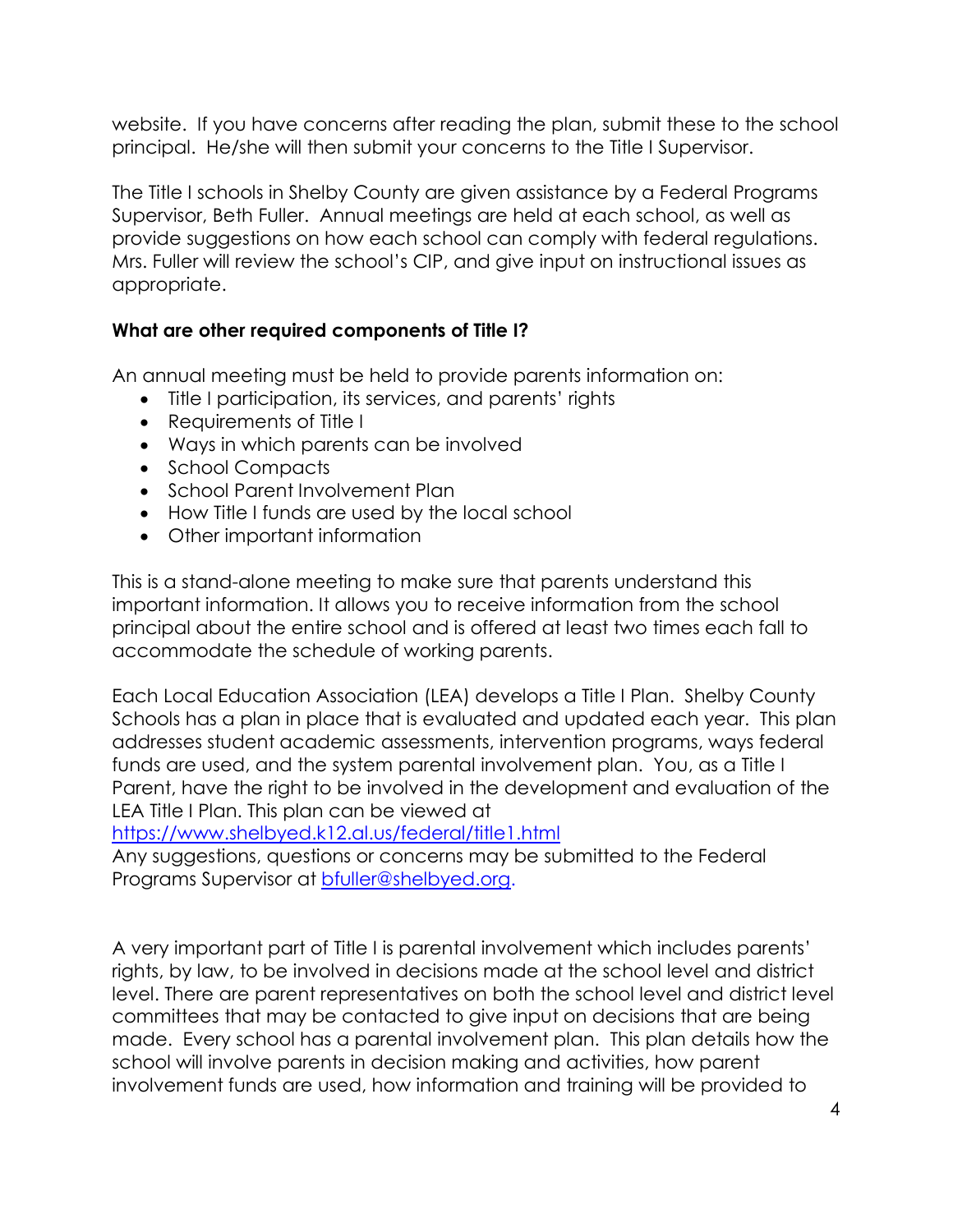parents, and how the school will build capacity in parents and staff for strong parental involvement. This plan can be found on page 20.

You will also find a copy of the District Parental Involvement Plan in this booklet on page 11. Both the local and district plan must be reviewed each year, and must include input from parents. The district committee is comprised of at least two parent representatives from each Title I school. The district policy outlines how support will be provided to schools to build capacity for parental involvement.

The Shelby County Board of Education has adopted policies pertaining to parental involvement. Copies of these are included in this publication on pages 26-28.

Parents' Right-to-Know is another component of Title I. This document states that you have the right to ask questions about the qualifications of your child's teacher. If you would like to request this information, simply send a note to your school principal, and she/he will provide this information to you. This document can be found on pages 7 - 8. Pages 9 and 10 state the information that will be sent to you.

At the beginning of each school year, you will be asked to sign a parent compact. This compact outlines the expectations for parents, students, teachers and administrators so that maximum student achievement is reached. These compacts will be specific for your child's grade level, and may be referred to during parent-teacher conferences.

Shelby County Schools conducts an evaluation of the Parental Involvement Plan each spring. All Title I parents have the right to give input during this process. Contact a school parent representative to share your thoughts on the effectiveness of the plan. The parent survey that is conducted is also a way that you may give input.

#### **Which schools are Title I schools in Shelby County?**

Calera Elementary Calera Intermediate Elvin Hill Elementary Montevallo Elementary Shelby Elementary Vincent Elementary Wilsonville Elementary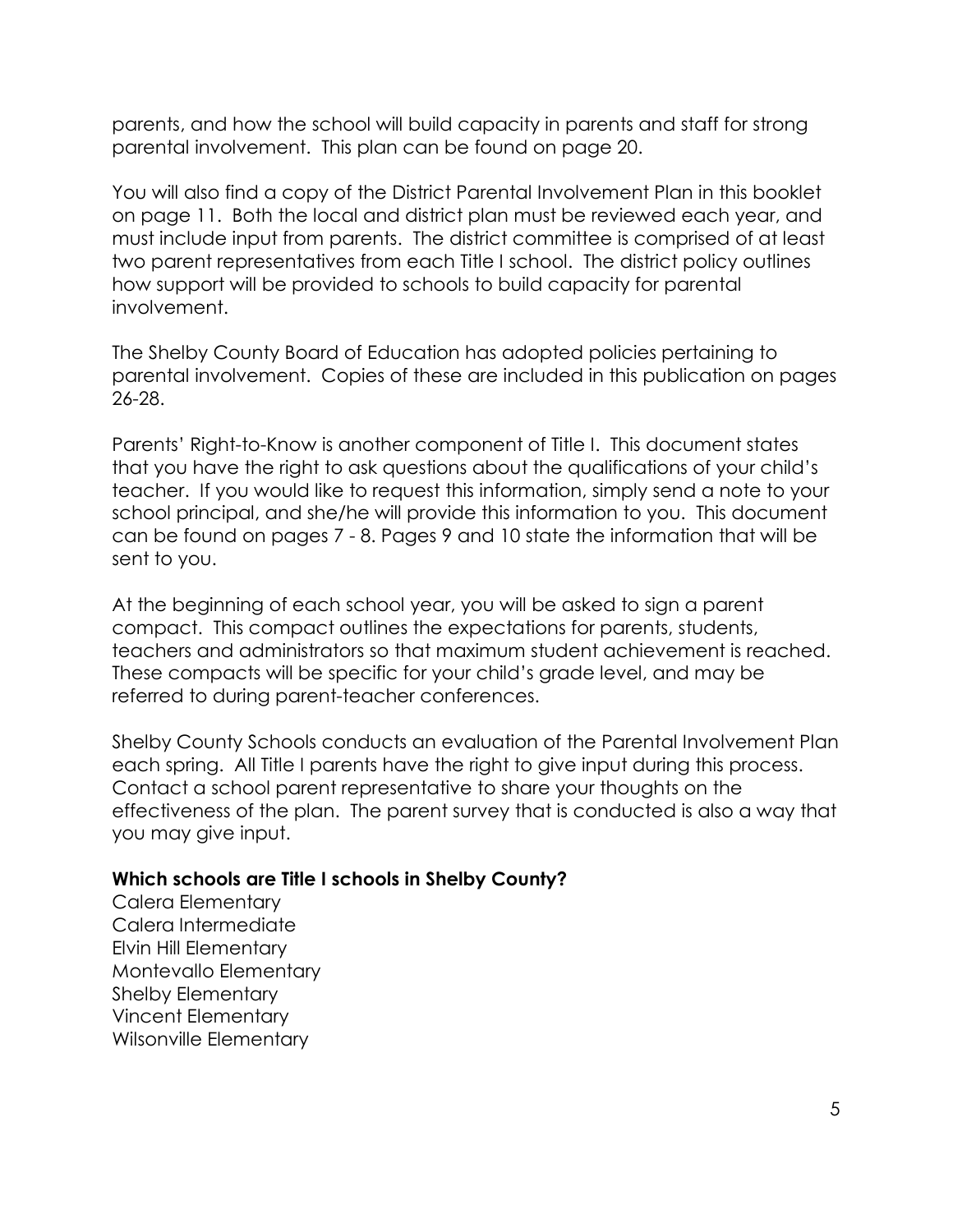#### **Does Title I only support schools with elementary grades?**

No. The district Title I committee, which includes parents, teachers, and central office representation, decide how to best use Title I funds given to the district. For the past few years, this committee has agreed to focus efforts on schools with elementary grades. If the elementary grade students are well prepared and able to meet the state's academic standards, this will alleviate the need for Title I programs at the secondary level.

#### **What other opportunities will be provided for parents?**

Parent workshops will be provided by your school throughout the year. Parents of kindergarten students will receive training on how to help their children at home with literacy activities. First, second, and fourth grade parents will receive training in math. If you have a topic that you feel parents would like to know more about, please give this information to your school principal.

You will be asked to attend at least one parent teacher conference during the school year. During this conference, your child's teacher will discuss your child's academic progress, as well as other important information.

Parent surveys will be distributed each year to determine the needs of parents, and to understand the most effective parent involvement strategies. The school will use these results to plan activities for this school year.

#### **What if I don't understand some parts of this booklet, or have other questions?**

Please call your school principal or the Federal Programs Department at the Board of Education (682-7000). We want you to understand this important program that provides extra services for your child.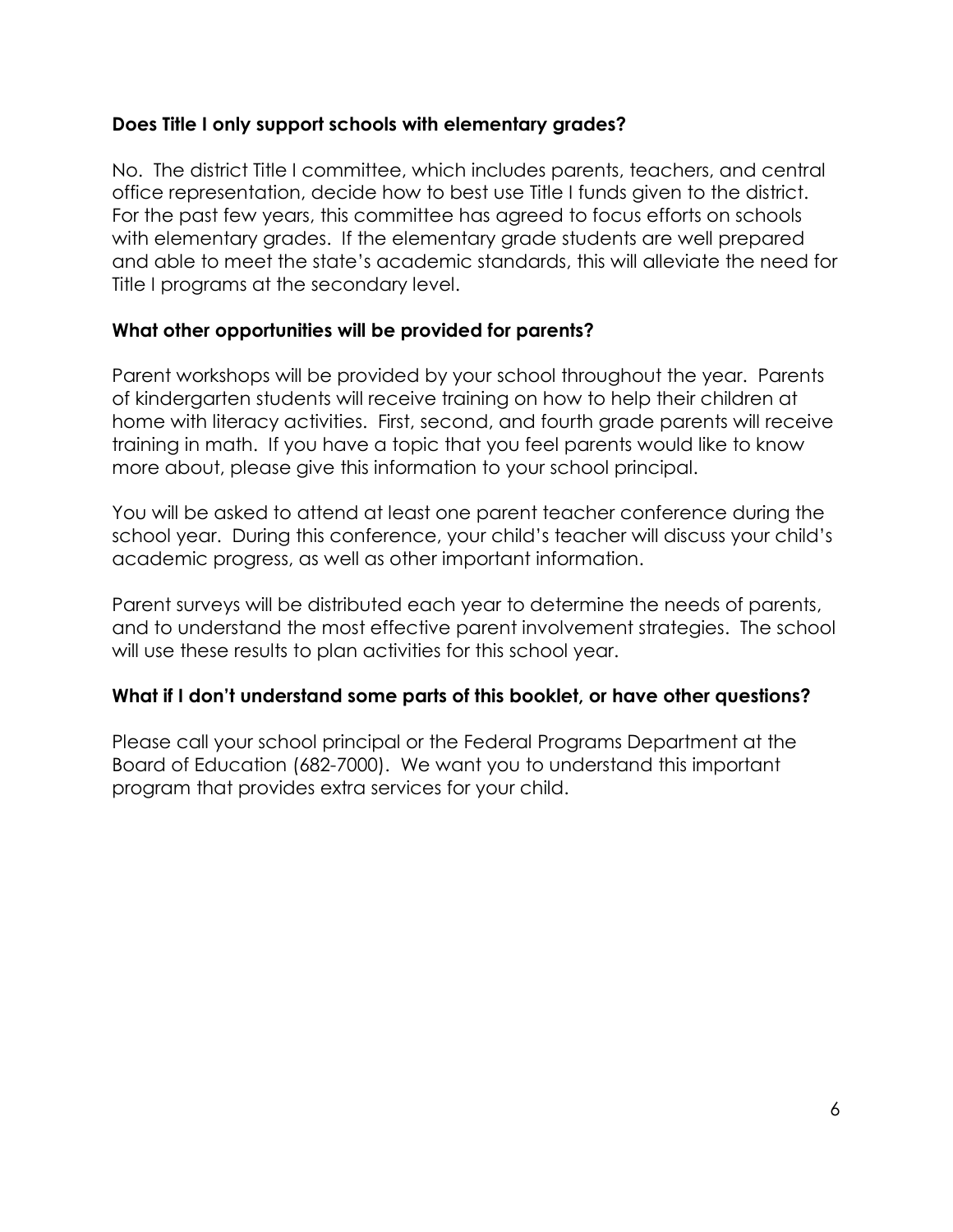# **Notice to Parents**

Dear Parents,

We are pleased to notify you that in accordance with the *No Child Left Behind Act of 2001*, you have the right to request information regarding the professional qualifications of your child's teacher. Specifically, you may request the following:

- Whether the teacher has met State qualification and licensing criteria for the grade levels and subject areas in which the teacher provides instruction.
- Whether the teacher is teaching under emergency or other provisional status through which State qualification or licensing criteria has been waived.
- The baccalaureate degree major of the teacher and any other graduate certification or degree held by the teacher, and the field of discipline of the certification or degree.
- Whether the child is provided services by paraprofessionals and, if so, their qualifications.

If you would like to receive this information, please complete the top portion of the enclosed form, and return the form to your child's school. Should you have any questions, feel free to contact me and I will be happy to assist you.

Sincerely,

Principal

\_\_\_\_\_\_\_\_\_\_\_\_\_\_\_\_\_\_\_\_\_\_\_\_\_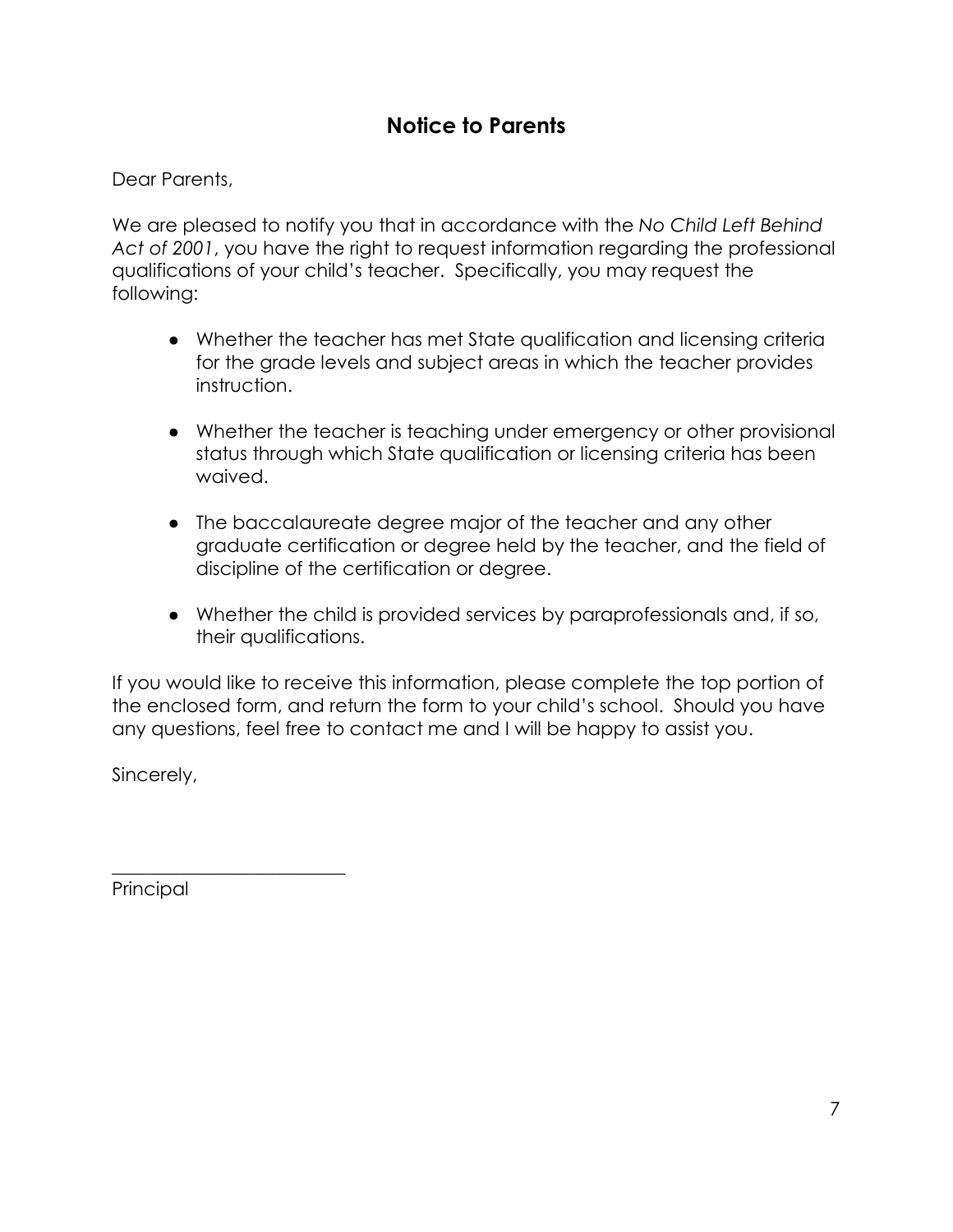# **Aviso a los Padres de familia**

Estimados Padres:

Tenemos el placer de notificarle que de conformidad con la ley "No Child Left Behind Act" de 2001, usted tiene el derecho de solicitar información relativa a la capacidad profesional del maestro de su hijo. Específicamente, puede solicitar lo siguiente:

- Si el maestro ha cumplido con los requisitos y criterios de certificación para los grados y materias en las que el maestro proporciona la instrucción.
- Si el maestro está enseñando bajo el estatus de emergente u otro estatus provisional mediante el cual los criterios de calificación y concesión de licencias del Estado se han omitido.
- La materia principal del título de bachillerato del maestro y cualquier otro certificado de graduación o título obtenido por el maestro, y el área de la disciplina de la certificación o título.
- Si el niño recibe servicios de parte de asistentes de maestros y de ser así, su capacidad profesional.

Si desea recibir esta información, por favor completar la parte superior del formulario que se adjunta, y devolverlo a la escuela de su hijo. Si tiene alguna pregunta, no dude en ponerse en contacto conmigo al (número de teléfono), y estaré encantado de ayudarle.

Atentamente

Director/a

 $\overline{\phantom{a}}$  , where  $\overline{\phantom{a}}$  , where  $\overline{\phantom{a}}$  , where  $\overline{\phantom{a}}$  ,  $\overline{\phantom{a}}$  ,  $\overline{\phantom{a}}$  ,  $\overline{\phantom{a}}$  ,  $\overline{\phantom{a}}$  ,  $\overline{\phantom{a}}$  ,  $\overline{\phantom{a}}$  ,  $\overline{\phantom{a}}$  ,  $\overline{\phantom{a}}$  ,  $\overline{\phantom{a}}$  ,  $\overline{\phantom{a}}$  ,  $\overline{\phantom$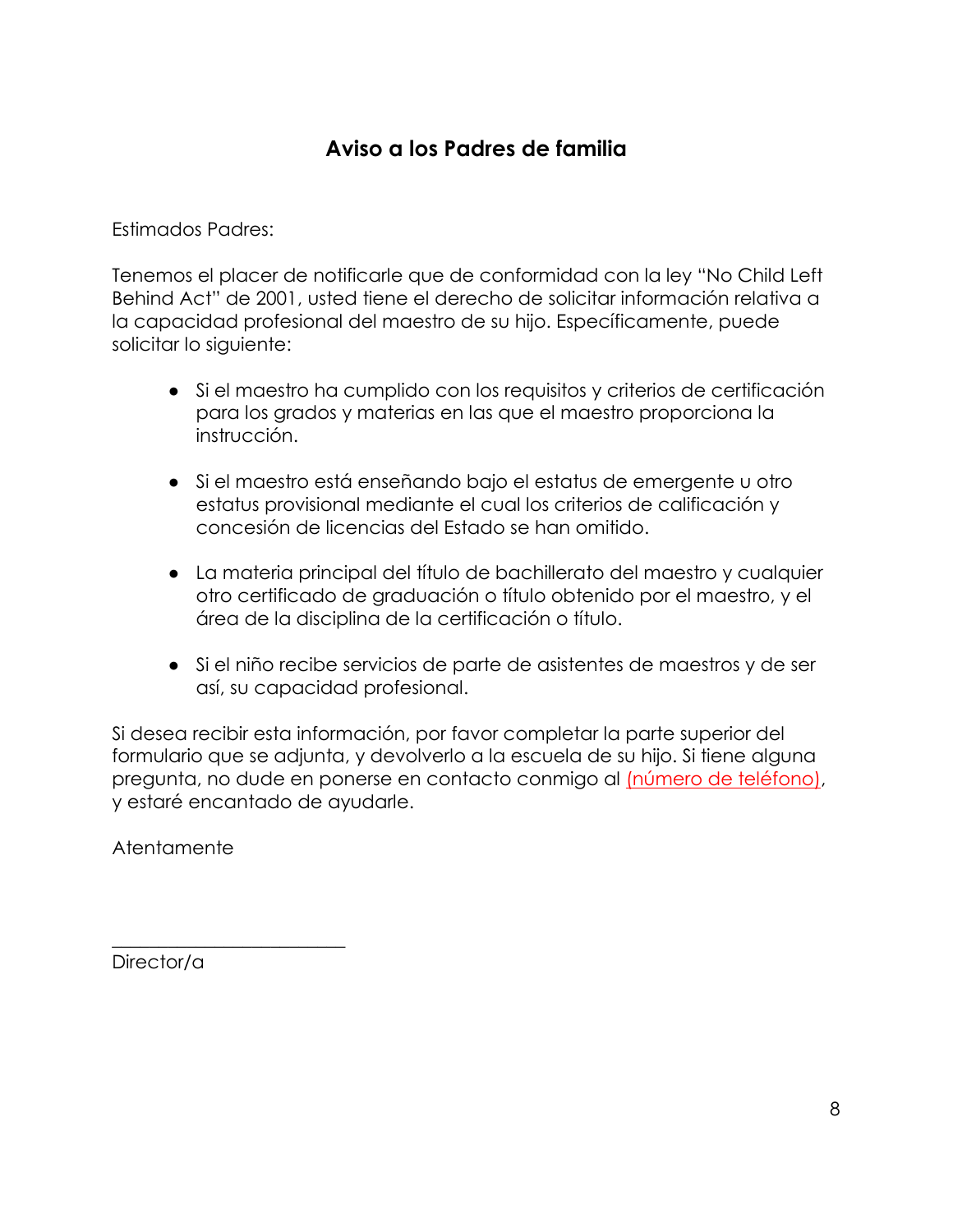|                                                                                                                                        | I am requesting the professional qualifications of _____________________________                                     |      |                         |
|----------------------------------------------------------------------------------------------------------------------------------------|----------------------------------------------------------------------------------------------------------------------|------|-------------------------|
|                                                                                                                                        |                                                                                                                      |      |                         |
|                                                                                                                                        |                                                                                                                      |      |                         |
|                                                                                                                                        |                                                                                                                      |      |                         |
|                                                                                                                                        |                                                                                                                      | City |                         |
|                                                                                                                                        |                                                                                                                      |      | Zip                     |
|                                                                                                                                        |                                                                                                                      |      |                         |
|                                                                                                                                        |                                                                                                                      |      |                         |
|                                                                                                                                        |                                                                                                                      |      |                         |
|                                                                                                                                        |                                                                                                                      |      |                         |
| Signature                                                                                                                              |                                                                                                                      |      | Date                    |
|                                                                                                                                        | This Section to be Completed by School/Central Office                                                                |      |                         |
|                                                                                                                                        |                                                                                                                      |      |                         |
|                                                                                                                                        |                                                                                                                      |      |                         |
|                                                                                                                                        |                                                                                                                      |      |                         |
|                                                                                                                                        |                                                                                                                      |      |                         |
| Has the teacher met state qualifications and licensing criteria for the grade levels and subject<br>areas in which he/she teaches? Yes | No No                                                                                                                |      |                         |
| Is the teacher teaching under emergency or other provisional status? Yes                                                               |                                                                                                                      |      | <b>No</b>               |
|                                                                                                                                        |                                                                                                                      |      |                         |
| <b>Major Discipline</b>                                                                                                                |                                                                                                                      |      |                         |
|                                                                                                                                        |                                                                                                                      |      |                         |
|                                                                                                                                        |                                                                                                                      |      |                         |
| Does a paraprofessional provide instructional services to the student?                                                                 |                                                                                                                      |      | Yes<br><b>No</b>        |
|                                                                                                                                        |                                                                                                                      |      |                         |
| If yes, what are the qualifications of the paraprofessional?                                                                           |                                                                                                                      |      |                         |
| High School Graduate _______________(Year)                                                                                             |                                                                                                                      |      |                         |
| Undergraduate Degree                                                                                                                   | <u> 2000 - Andrea Andrews, amerikansk politik (</u>                                                                  |      | (University/College)    |
| Major/Discipline<br>College/University Credit ________________ (Hours)                                                                 | <u> 2000 - Jan James James Jan James James James James James James James James James James James James James Jam</u> |      |                         |
| Major/Discipline                                                                                                                       | <u> 1989 - Johann Barbara, martin amerikan basar da</u>                                                              |      |                         |
|                                                                                                                                        | Signature of Person Completing Form                                                                                  |      | Date Returned to Parent |

# **Shelby County Schools**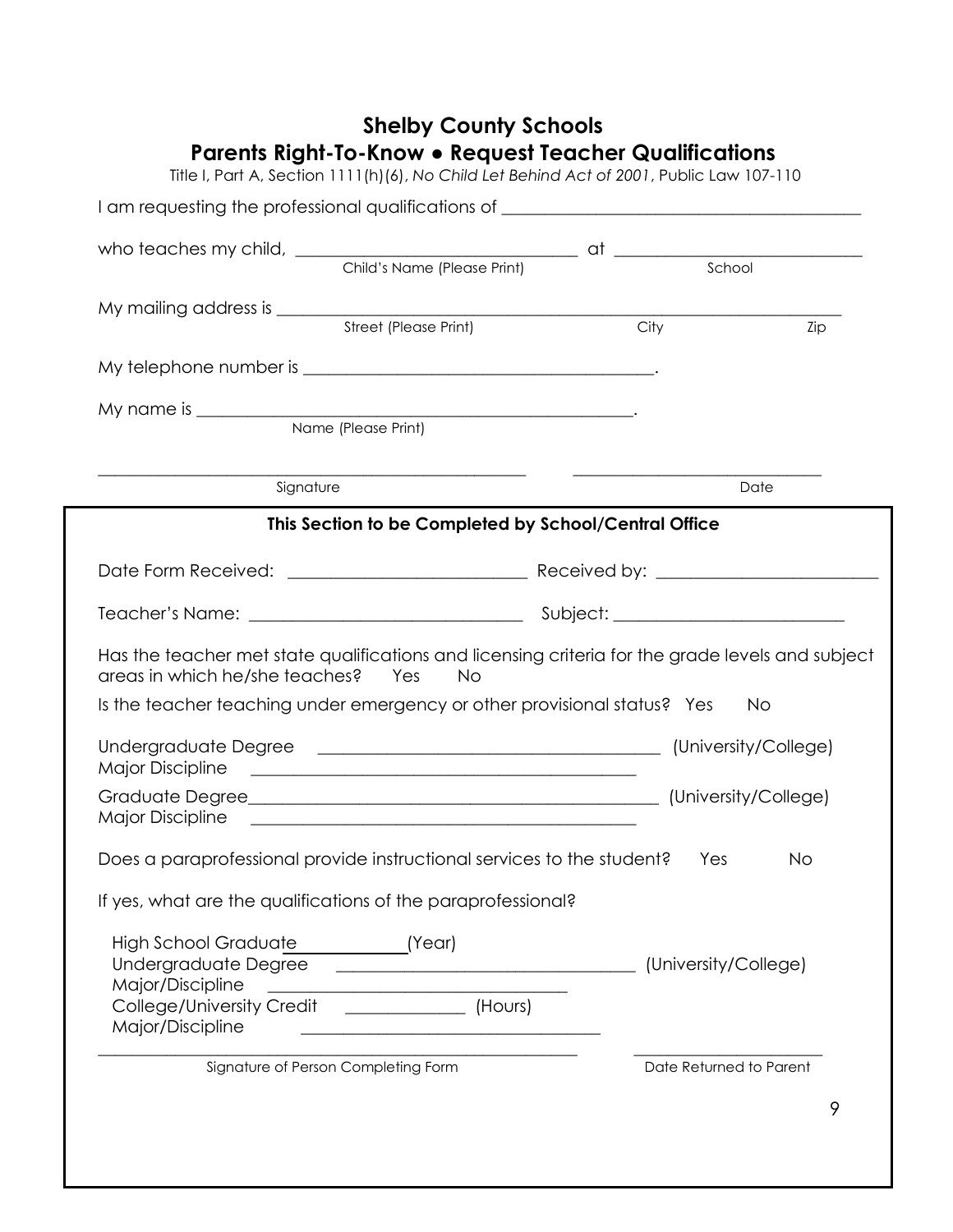## **Escuelas del Condado de Shelby Derecho de los Padres a Saber ● Petición de Información sobre la Capacidad Profesional del Maestro**

Title I, Part A, Section 1111(h)(6), *No Child Let Behind Act of 2001*, Public Law 107-110

|                                                 | quien educa a mi hijo, Nombre Completo del Niño (letra de molde) Escuela                                   |    |               |  |  |
|-------------------------------------------------|------------------------------------------------------------------------------------------------------------|----|---------------|--|--|
|                                                 |                                                                                                            |    |               |  |  |
|                                                 |                                                                                                            |    |               |  |  |
|                                                 | Numero y Calle (letra de molde) Ciudad                                                                     |    | Código Postal |  |  |
|                                                 |                                                                                                            |    |               |  |  |
|                                                 |                                                                                                            |    |               |  |  |
|                                                 |                                                                                                            |    |               |  |  |
| Firma                                           | <u> 1989 - Johann John Stein, mars an deus Frankryk († 1958)</u>                                           |    | Fecha         |  |  |
|                                                 | Esta Sección debe ser Completada por la Escuela y/o la Oficina Central                                     |    |               |  |  |
|                                                 |                                                                                                            |    |               |  |  |
|                                                 |                                                                                                            |    |               |  |  |
|                                                 |                                                                                                            |    |               |  |  |
|                                                 | ¿El profesor/a ha cumplido con los requisitos estatales y los criterios de concesión de licencias para los |    |               |  |  |
| grados y materias<br>en las que él/ella enseña? | $Si$ and $Si$<br><b>No</b>                                                                                 |    |               |  |  |
|                                                 | ¿Está el profesor enseñando bajo el estatus de emergente u otro estatus provisional? Sí                    |    | <b>No</b>     |  |  |
|                                                 |                                                                                                            |    |               |  |  |
|                                                 |                                                                                                            |    |               |  |  |
|                                                 |                                                                                                            |    |               |  |  |
|                                                 |                                                                                                            |    |               |  |  |
|                                                 | ¿Un asistente de maestro ofrece servicios educativos al estudiante?                                        | Sí | <b>No</b>     |  |  |
|                                                 | ¿Si la respuesta es afirmativa, cual es la capacidad profesional del asistente de maestro?                 |    |               |  |  |
|                                                 | Escuela Secundaria (HS) [Año de Graduación)                                                                |    |               |  |  |
|                                                 |                                                                                                            |    |               |  |  |
|                                                 |                                                                                                            |    |               |  |  |
|                                                 | Créditos de Colegio/Universitarios _______________ (Horas)                                                 |    |               |  |  |
| Disciplina Principal                            | <u> 1980 - Johann Barbara, martxa alemaniar a</u>                                                          |    |               |  |  |
|                                                 |                                                                                                            |    |               |  |  |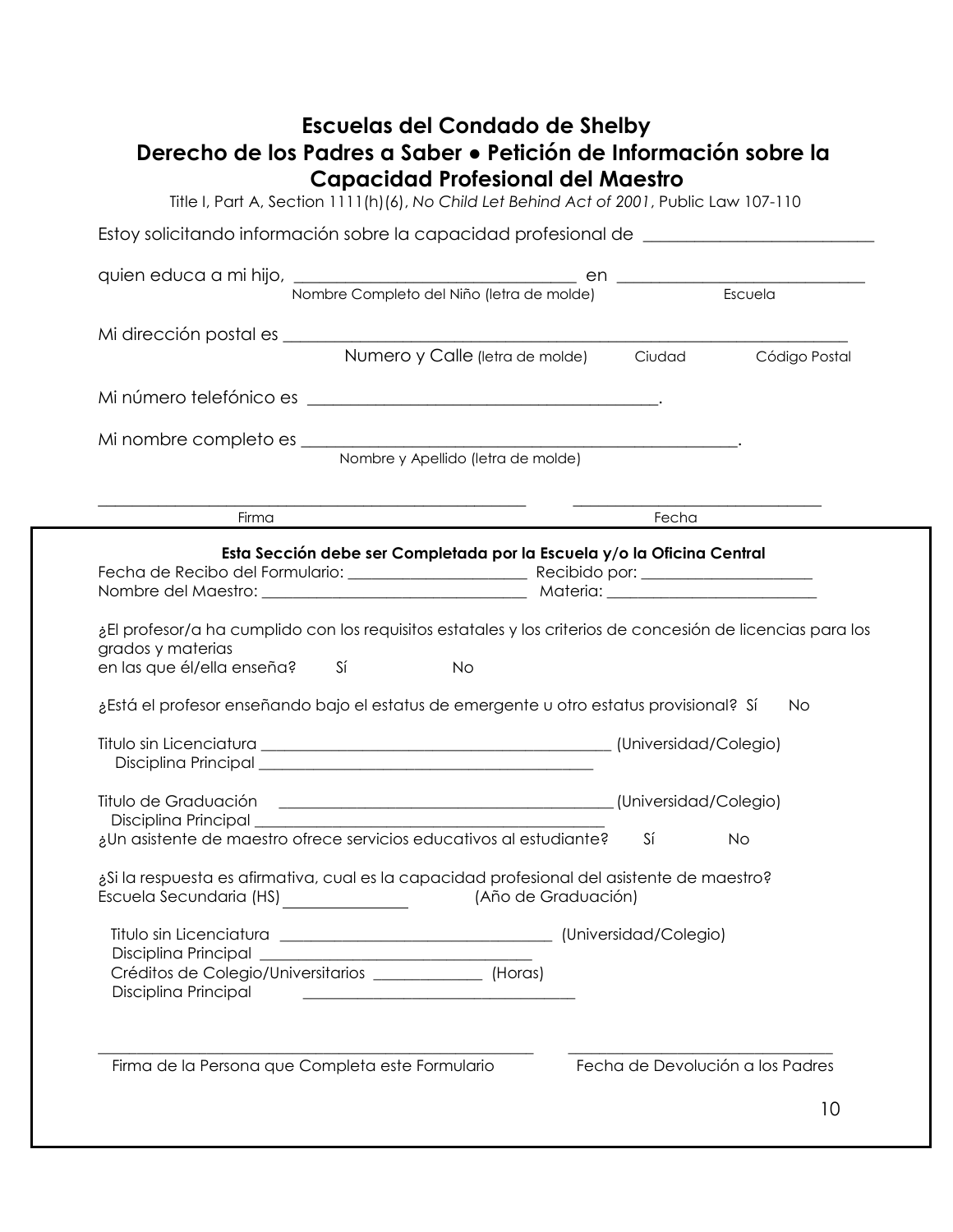# **Shelby County Schools District-Wide Parent and Family Engagement Plan 2021-2022**

#### **PART I General Expectations**

The Shelby County Board of Education agrees to implement the following statutory requirements:

- The school district will put into operation programs, activities and procedures for the engagement of all parents and families in all of its schools with Title I, Part A programs, consistent with section 1116 of the Every Student Succeeds Act (ESSA). Those programs, activities and procedures will be planned and operated with meaningful consultation with parents of participating children.
- Consistent with section 1116, the school district will work with its schools to ensure that the required school-level parent and family engagement policies meet the requirements of section 1116 of ESSA, and each include, as a component, a school-parent compact consistent with section 1116(2)(d) of 2015 of the ESSA.
- The school district will incorporate this district-wide parent and family engagement policy into its Local Education Agency (LEA) plan developed under section 1112 of the ESSA.
- In carrying out the Title I, Part A parental engagement requirements, to the extent practicable, the school district and its schools will provide full opportunities for the participation of parents with limited English proficiency, parents with disabilities, and parents of migratory children, including providing information and school reports required under section 1111 of the ESSA of 2015 in an understandable and uniform format and, including alternative formats upon request, and, to the extent practicable, in a language parents understand.
- If the LEA plan for Title I, Part A, developed under section 1112 of the ESSA, is not satisfactory to the parents and families of participating children, the school district will submit any parent comments with the plan when the school district submits the plan to the State Department of Education.
- The school district will engage the parents and families of children served in Title I, Part A schools in decisions about how at least one percent of Title I, Part A funds reserved for parental engagement is spent, and will ensure that not less than 90 percent of the one percent reserved shall go directly to the schools.
- The school district will be governed by the following statutory definition of parental engagement, and expects that its Title Schools will carry out programs, activities and procedures in accordance with this definition: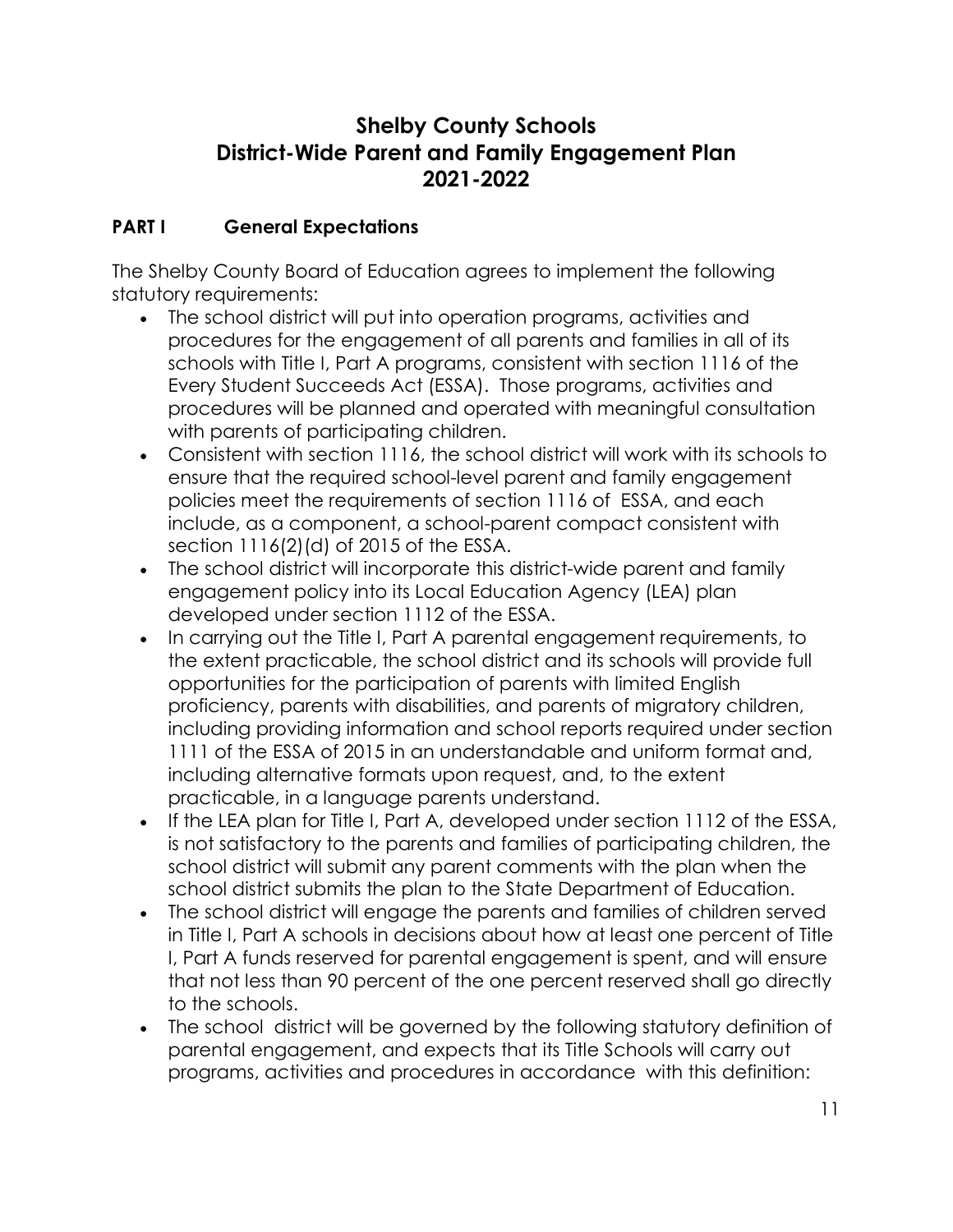Parental and family engagement means the participation of parents and families in regular, two-way and meaningful and communication involving student academic learning and other school activities, including ensuring –

> A. that parents and families play an integral role in assisting their child's learning;

B. that parents and families are encouraged to be actively involved in their child's education at school; C. that parents and families are full partners in their child's education and are included, as appropriate, in decisionmaking and on advisory committees to assist in the education of their child;

D. the carrying out of other activities, such as those described in section 1116 of the ESSA.

#### **PART II Description of How District Will Implement Required District-wide Parental Engagement Policy Components**

#### **1. The Shelby County Board of Education will take the following actions to engage parents and families in the joint development of its district wide parental engagement plan under section 1116 of the ESSA:**

The district parent and families engagement liaison will develop a committee comprised of two parent representatives from each of the Title I schools. Parents will sign a sheet stating attendance, an agenda will be given to each parent, and minutes of the meeting will be taken by a member of the committee. The previous year's policy will be disseminated to parents and families for review before the committee meets. At the meeting, the plan will be reviewed, discussed and evaluated. Changes will be made according to the committee's recommendations, including parent surveys, each year.

#### **2. The Shelby County Board of Education will take the following actions to engage parents and families in the process of school review and improvement under section 1116 of the ESSA:**

Every Title I school has a Parent and Families Advisory Committee. Each year, this committee meets to evaluate, make recommendations, and approve the local Title I Parent Involvement Plan. When preparing the local Title I Plan each year, at least one parent is included on every local school team. This parent(s) is given the opportunity to provide information and suggestions representing parents. All meetings are documented by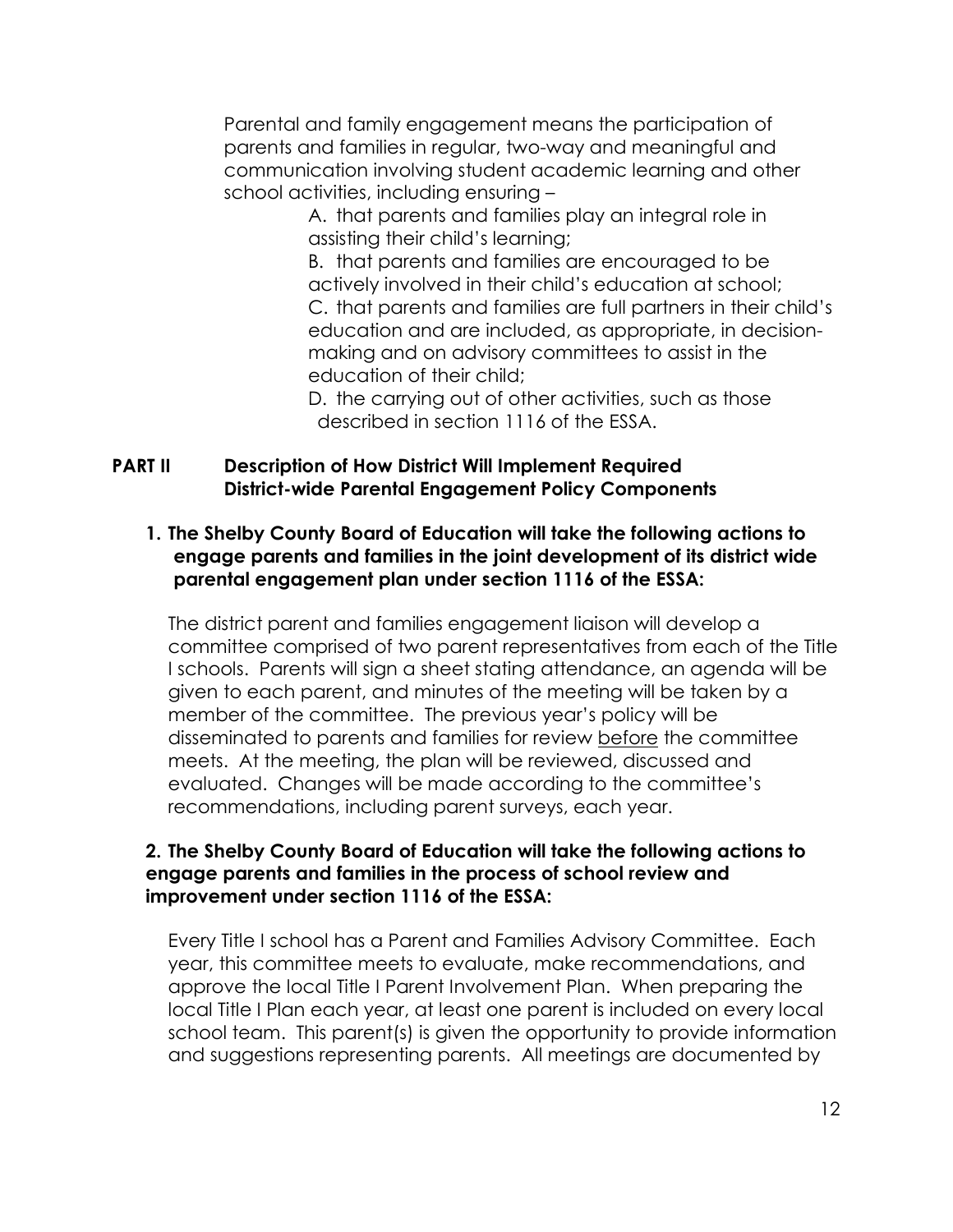sign- in sheets, agendas, and meeting notes.

**3. The Shelby County Board of Education will provide the following necessary coordination, technical assistance, and other support to assist Title I, Part A schools in planning and implementing effective parent and family engagement activities to improve student academic achievement and school performance:**

The local parent liaison will assist each school with implementing quality parent and family engagement programs by:

- Meeting with the local Title I committee annually and Parent Advisory Committee at least twice annually.
- Providing workshops on assessment data as requested.
- Providing resources to increase family engagement in the local schools.
- Coordinating district-wide Title I family literacy education training and family math education training. Parents attending literacy/math trainings will be given resources to take home listing specific activities they can do with their child.
- Distributing a parent survey for each school, and calculate the results. These results will be used by local school committees and by the District Advisory Committee. Parents will also be notified of these results. Information will be provided to parents based on these surveys.

#### **4. The Shelby County Board of Education will coordinate and integrate parent and family engagement strategies in Part A with parental engagement strategies under the following other programs: School Based Preschoolers and Head Start, by:**

- Providing the same opportunities for parents of school-based preschoolers that are provided to other parents in the local school.
- Coordinating a county-wide pre-registration day in the spring for incoming students and parents to visit and tour the school, as well as to register for the upcoming year.

**5. The Shelby County Board of Education will take the following actions to conduct, with the engagement of parents and families, an annual evaluation of the content and effectiveness of their parent and family engagement policy in improving the quality of its Title I, Part A schools. The evaluation will include identifying barriers to greater participation by parents in parental engagement activities (with particular attention to parents and families who**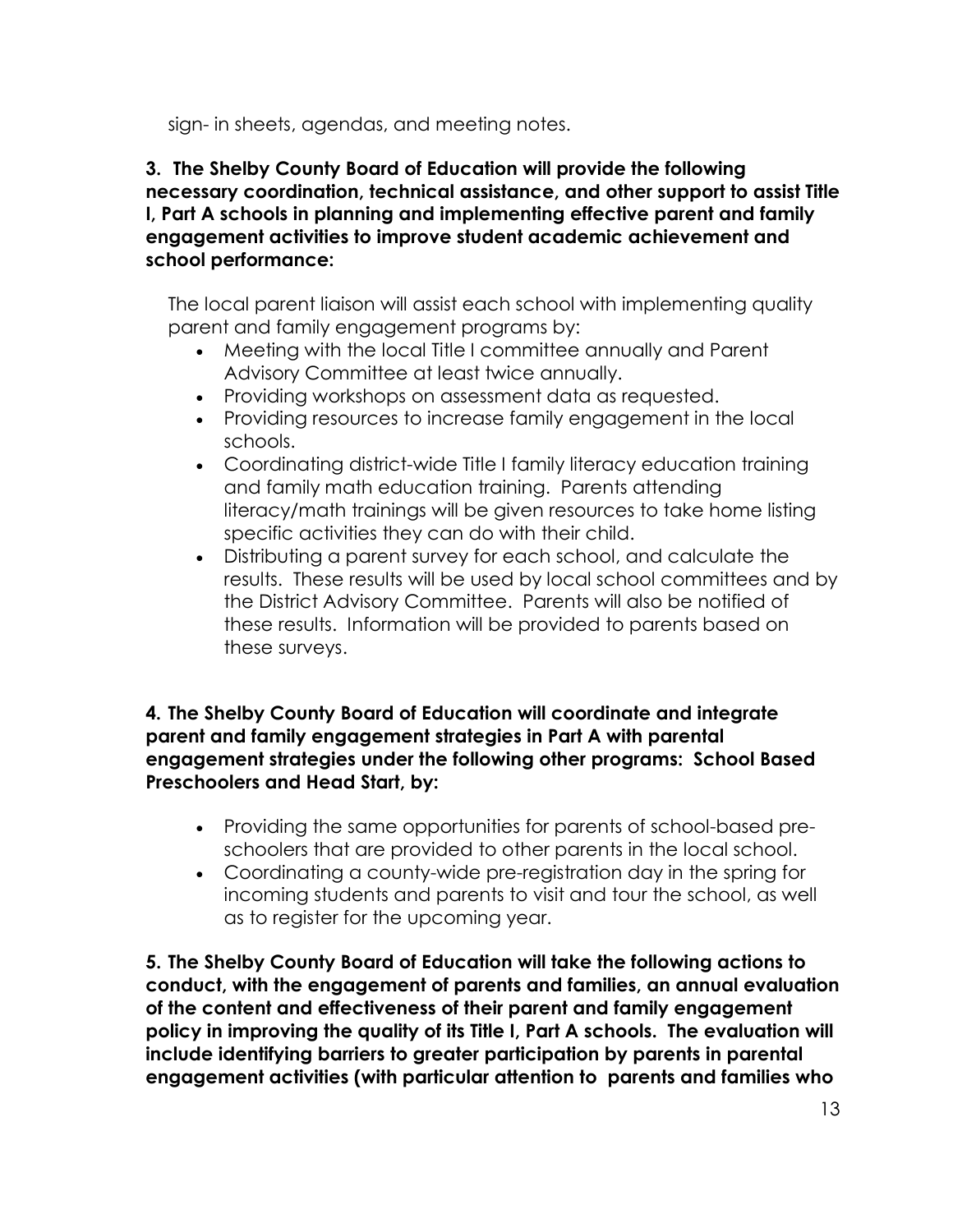**are economically disadvantaged, are disabled, have limited English proficiency, have limited literacy, or are of any racial or ethnic minority background). The school district will use the findings of the evaluation about its parent and family engagement policy and activities to design strategies for more effective parent and family engagement, and revise, if necessary (and with the collaboration of parents and families) its parent and family engagement policies.**

- Each year the District Parent Engagement Liaison will form a committee comprised of two parent representatives from each Title I school to form the District Parent Advisory Committee.
- Contact by mail, email, or phone will be made to secure the participants of the committee.
- An invitation will be sent, along with a copy of the current District Parent and Family Engagement Plan, to each member before the annual meeting.
- In the meeting, sign in sheets, an agenda, and meeting notes will be kept.
- The plan will be reviewed by all members of the committee during the meeting, and suggestions for revisions will be discussed.
- The revisions will be made and a copy of the Plan will be sent to each committee member.
- The local District Parental Engagement Plan will be available on the Shelby County Schools' web site.
- A listing of possible barriers for parent engagement will be generated by the committee. The district liaison's role will be as a facilitator in this discussion.
- This committee will convene before the first semester break of each year.
- An additional District Parent Advisory Committee meeting will take place before the end of the second semester. At this time, further revisions will be made to the district Parent and Family Engagement Plan for the next school year as needed.
- Beginning in the 2019-2020 school year, per the Alabama State Department of Education (ALSDE), parent surveys will be completed on the eProve on-line platform. Surveys will be available in a variety of languages that parents and families can understand.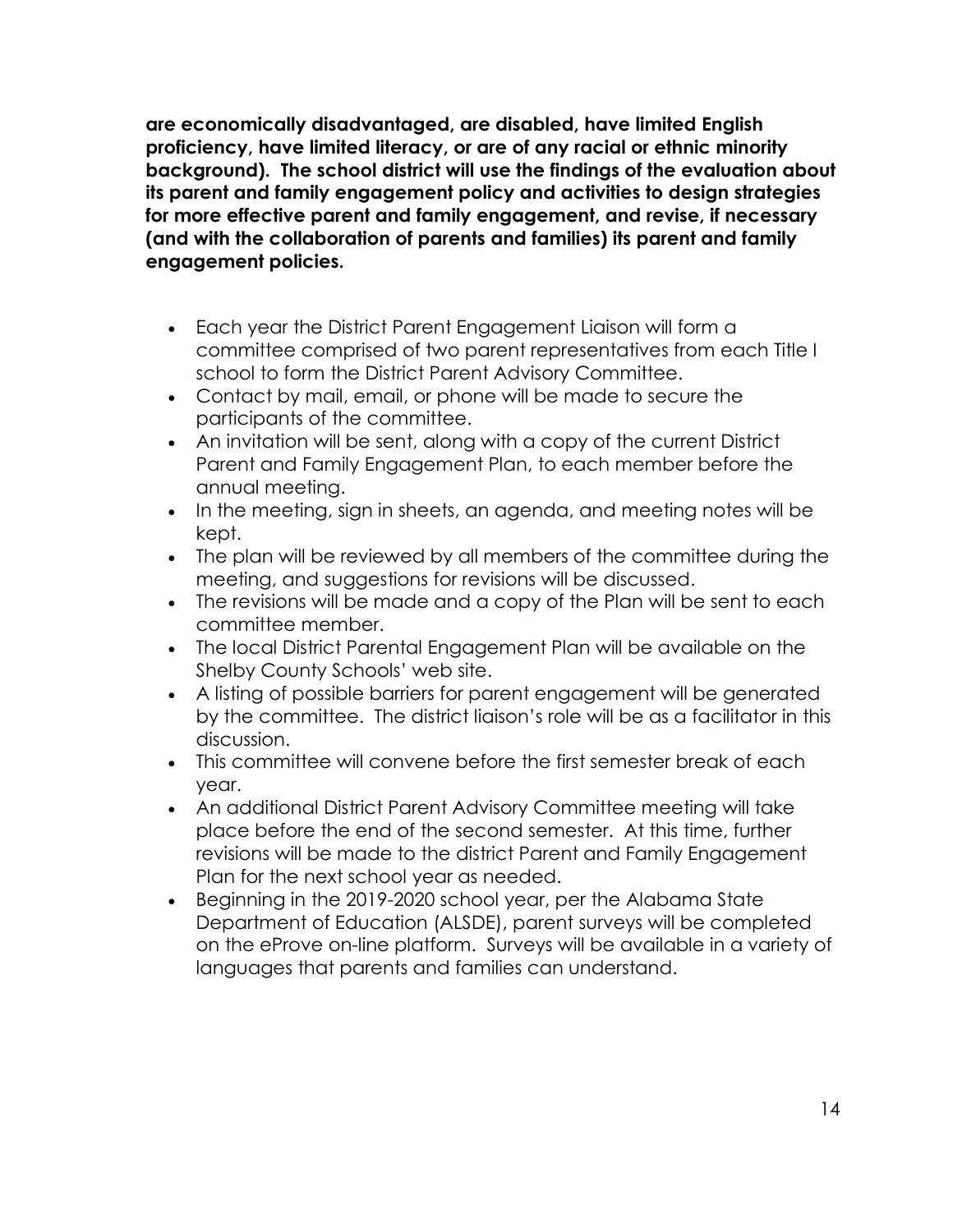#### **PART IIl Building Capacity for Parent and Family Engagement**

**1. The Shelby County Board of Education will build the schools' and parents' and families' capacity for strong parent and family engagement, in order to ensure effective engagement of parents and families, and to support a partnership among the schools involved, parents, families, and the community to improve student academic achievement, through the following activities specifically described below:**

**A. The school district will, with the assistance of its Title I, Part A schools, provide assistance to parents of children served by the school district or school, as appropriate, in understanding topics such as the following, by undertaking the actions described in this paragraph - -**

- **The State's College and Career Readiness Standards (CCRS)**
- **The State and local academic assessments including alternate assessments,**
- **The requirements of Part A**
- **How to monitor their child's progress, and**
- **How to work with educators**

The aforementioned information will be disseminated through:

- An annual meeting of parents and families of Title I students
- Workshops will be provided for parents throughout the year on various, relevant topics. These workshops are based on specific school needs and parent survey results.
- In conjunction with the ALSDE's Parent Visitation Month held in October, local schools offer various workshops associated with academics, assessments, and tests used at elementary and secondary levels. During the 2020-2021 school year elementary schools will use the following formal assessments: AlaKids beginning the year assessment for all Kindergarten students; iReady reading and math, K-5, administered three times a year; ACAP Summative, grades  $2 - 5$ , reading and math; ACAP,  $4<sub>th</sub>$ grade, science; Houghton Mifflin Harcourt, Kindergarten – grade 5, math for each math module taught. The ACAP Summative assessment is also used in grades  $6 - 8$ . Grades  $6 - 12$  will use iXL for English Language Arts and math. High schools will administer the PreACT in grade 10, the ACT in grade 11, and ACT WorkKeys in grade 12. Grades 9 – 12 will also use Scantron's Performance Series for English Language Arts and math. K-12 English Language learners use ACCESS testing.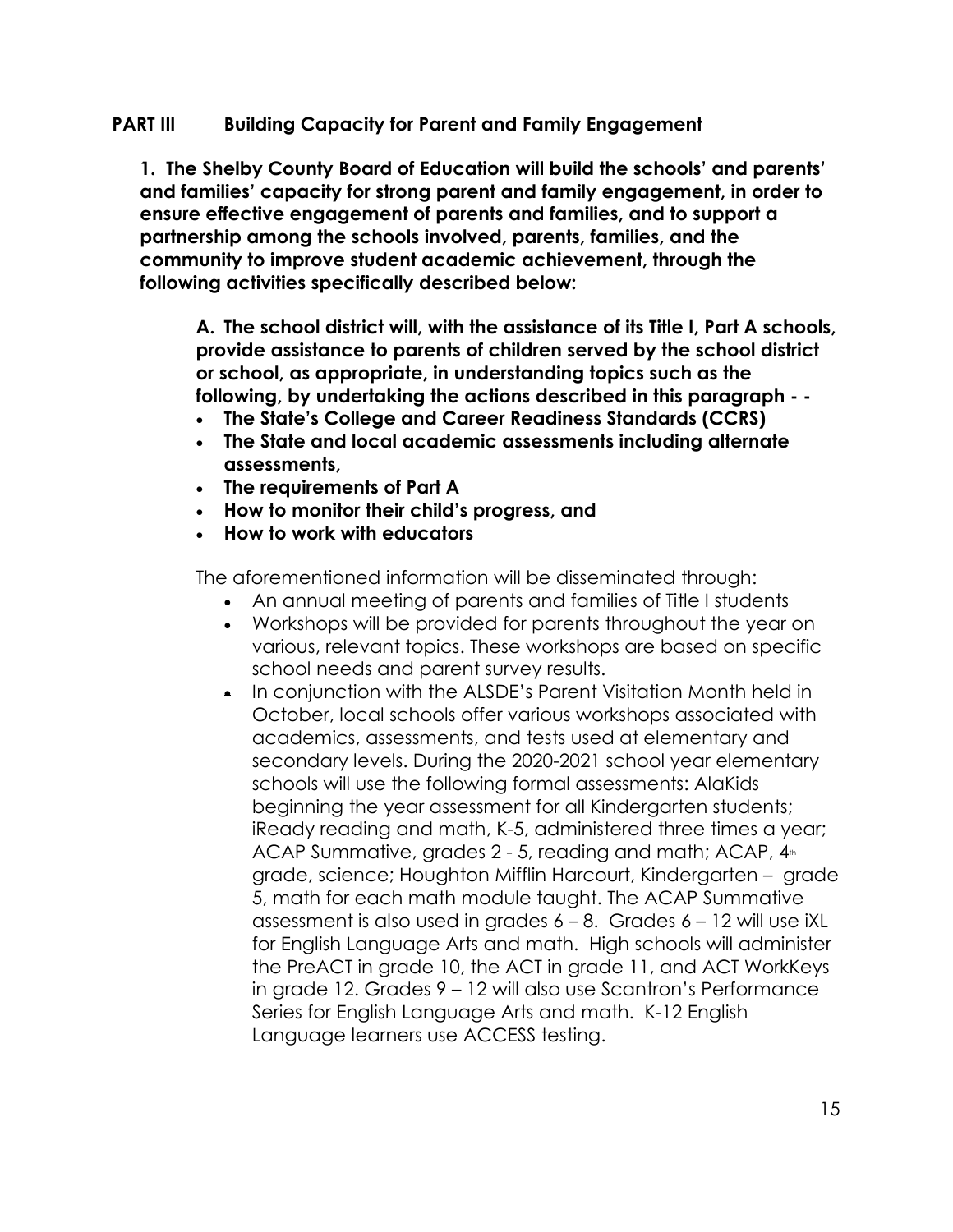- Schools offer a Meet the Teacher Night or Open House to discuss classroom policies, teacher conferences, and strategies to help their children at home.
- Progress updates will be sent home to parents. These updates will give information related to the CCRS for every subject for the designated period of time.
- All parents of Title I students will participate in a parent-teacher conference at least once annually. These conferences will be provided at differing times, according to needs of the parents. Before school, afternoon, and late afternoon conferences will be offered as necessary to accommodate parents' schedules.
- Information will be provided about progress monitoring and how it occurs throughout the year.
- **B. The school district will, with the assistance of its schools, provide materials and training to help parents and families work with their children to improve their children's academic achievement, such as literacy training, and using technology, as appropriate, to foster parental engagement, by:**

During the 2021-2022 school year, parents of Title I schools will be given the opportunity to participate in literacy and math events. Beginning literacy resources will align with the Alabama College and Career Ready Standards. Literacy resources will have activities for the parent and child to do together at home. The math resources will align with concepts found in the State College and Career Ready Standards and taught through AMSTI and will provide school-home extensions as well.

The district provides a link on the Shelby County Schools' web page under Student and Parent Resources to the Parent Institute newsletter, *Helping Children* Learn; it includes parenting tips and strategies and is available in both English and Spanish. Links to other web sites for parents are also included on the district web page under the Technology home page. Local schools will offer workshops at various times on literacy, math and technology as needed and appropriate.

The district began a Family Engagement Academy (FEA) in the fall of 2015-2016. The academy will be held every other year. Each FEA session will focus on a topic to support family engagement and student success. The FEA focuses on topics that support family engagement and foster student learning success. Each session provides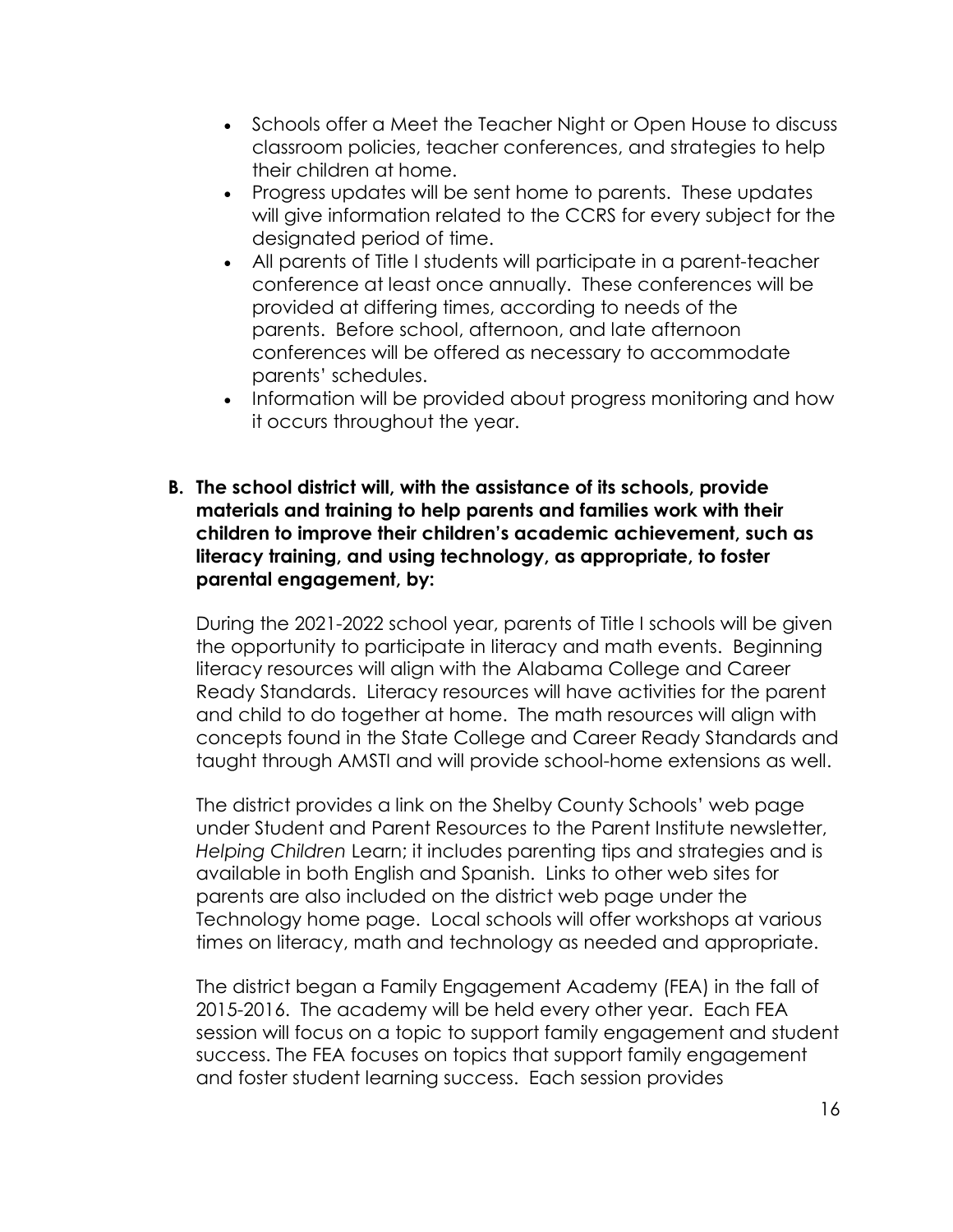opportunities for participants to reflect and to talk with other families about relevant issues as well as ways to take the information to their respective communities. During each session, participants receive a resource and information about how to use it to successfully engage their children in learning. In addition, each session will provide opportunities for families to talk with other families about current issues and ways to take the information back to their respective school communities.

- **C. The school district will, with the assistance of its schools and parents and families, educate its teachers, pupil services personnel, principals, and other staff, in how to reach out to, communicate with, and work with parents as equal partners, in the value and utility of contributions of parents, and in how to implement and coordinate parent and family programs and build ties between parents and families and schools, by:**
	- Each year, Title I schools ask their parents to complete a survey. This survey includes a space in which parents and families can write: workshop topics that they would like to see offered; a preferred time of day to participate in workshops and; indicate how the school system can effectively plan family engagement activities.
	- A monthly newsletter, Helping Your Child Learn, is posted on Shelby County Schools' website under Student and Parent Resources; it is available in both English and Spanish. This subscription is purchased by Shelby County Schools from the Parent Institute.
	- New teacher orientation includes a segment about effectively communicating with parents and families.
	- The district liaison provides materials to principals about various parent and family topics.
	- Materials/resources/information about various parent engagement topics are provided to PTOs or other parent and family groups as requested.
- **D. The school district will, to the extent reasonable and appropriate, coordinate and integrate parent and family engagement programs and activities with Head Start, Reading First, Early Reading First, Even Start, Home Instruction Programs for Preschool Youngsters, the Parents as Teachers Program and public preschool and other programs, and conduct other activities, such as parent and family resource centers,**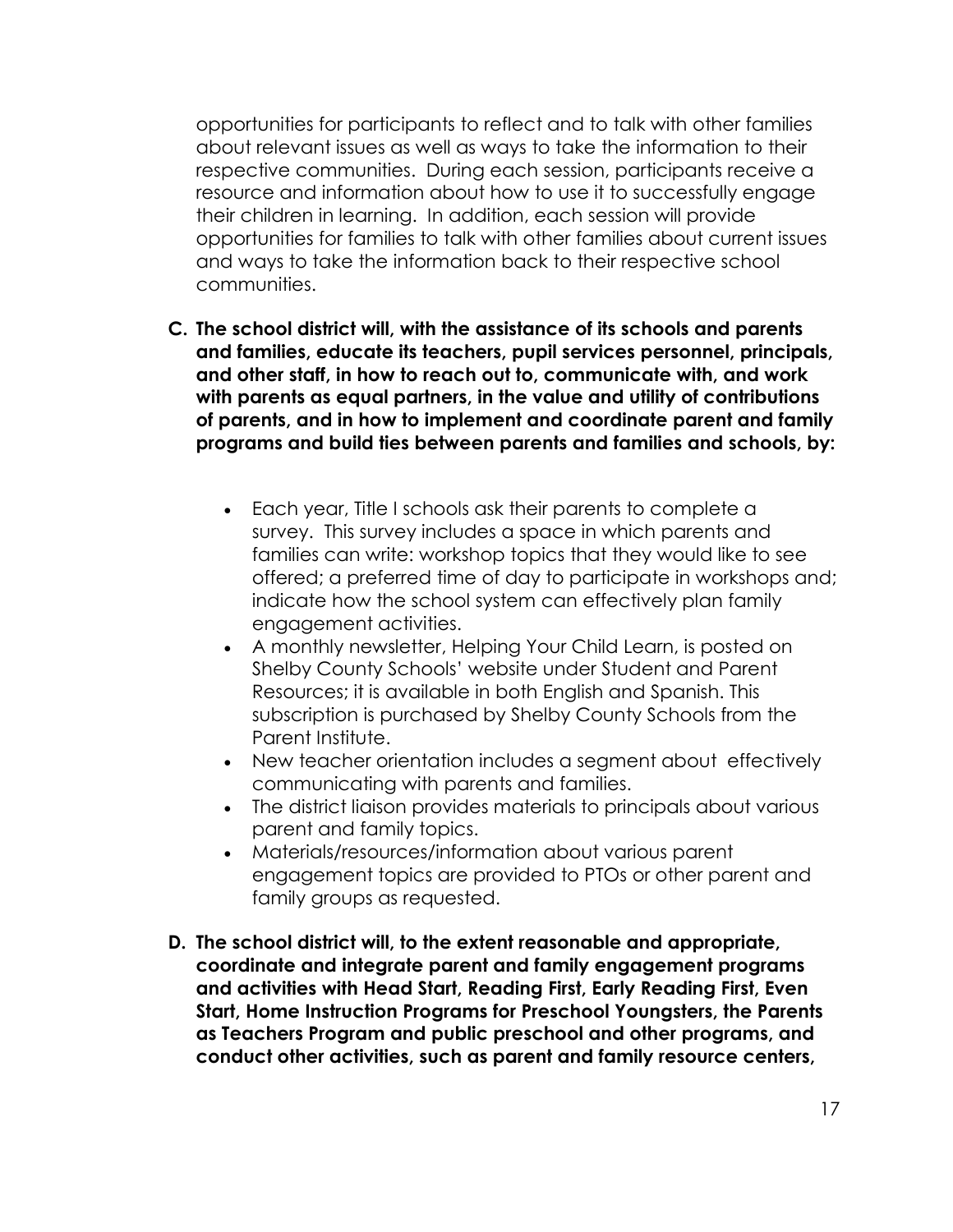**that encourage and support parents and families in more fully participating in the education of their children, by:**

- Each school will make family resources available in a location that can be readily accessed by parents and family members. Materials provided in this area can include pamphlets, books, videos, and other media on parenting topics such as: appropriate discipline; ADHD; social-emotional learning; the needs of various learners such as gifted and students with special needs and; other topics that families list of interest on the parent and family survey.
- Preschool students housed in local school buildings will be included in all activities involving parents and families as parents of students enrolled in school are.
- There are Head Start sites in some of the Title I communities in our county. The local schools close to these sites will include students and families, to the extent feasible, in parent engagement activities.
- The HIPPY (Home Instruction for Parents of Preschool Youngsters) program is offered to parents of 3 – 4 year olds in Calera, Columbiana, Montevallo, Shelby, Vincent, and Wilsonville areas.
- **E. The school district will take the following actions to ensure that information related to the school and parent-programs, meetings, and other activities, is sent to the parents and families of participating children in an understandable and uniform format, including alternative formats upon request, and, to the extent practicable, in a language the family can understand:**
	- Parent and family surveys are made available in both English and Spanish.
	- Information may be translated as needed by the Shelby County ESL Department.
	- Interpreters are provided for meetings as needed for parents that do not speak English.
	- Materials will be provided in an understandable format.
	- Local schools hold ESL parent and family information sessions. Information is given to parents and families on various topics, and parents are given an opportunity to ask questions and provide input.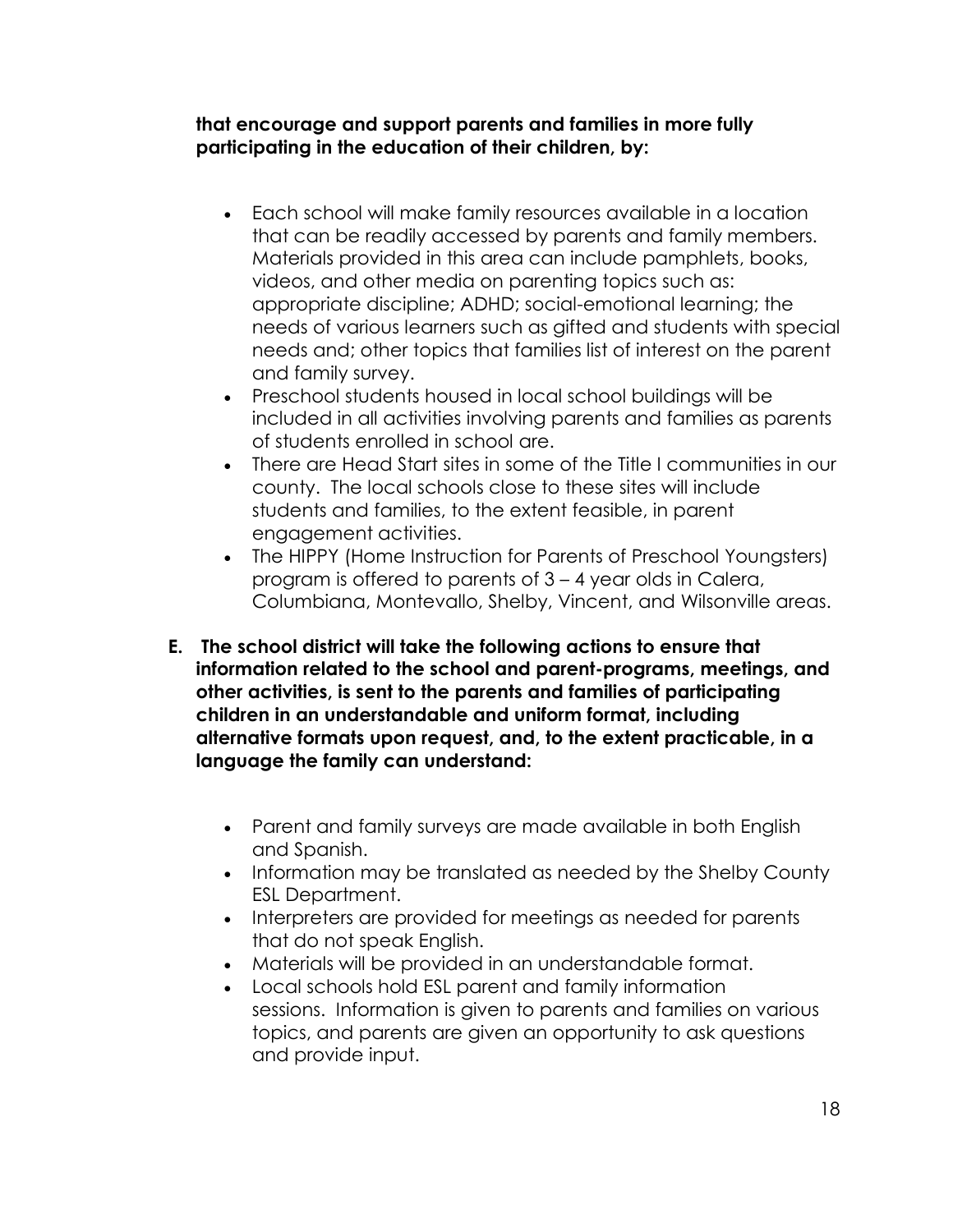#### **PART IV Adoption\***

The District-wide Parent and Family Engagement Plan has been developed jointly with, and agreed on with, families of children participating in Title I, Part A programs, as evidenced by meeting agenda and sign-in sheets.

This plan was originally adopted by the Shelby County District Advisory Committee on April 4, 2006 and will be in effect until such policy is amended by this Committee. It is updated annually in collaboration with the Parent Advisory Committee. The school district will distribute this policy to all parents of participating Title I, Part A children during the fall of the 2019-2020 school year; it will also be posted on the Shelby County Schools' web site.

\*This plan is in effect during the 2020-2021 school year unless it is superseded by regulations enacted due to the COVID-19 pandemic.

Amended 11-15-06 Amended 5-14-08 Amended 5-15-09 Amended 5-18-10 Amended 10-26-10 Amended 5-12-11 Amended 11-8-11 Amended 5-2-12 Amended 5-9-13 Amended 5-15-14 Amended 4-28-15 Amended 4-26-16 Amended 5-2-17 Amended 5-17-18 Amended 11-14-18 Amended 11-14-19 Amended 07.22.20 Approved 05.04.21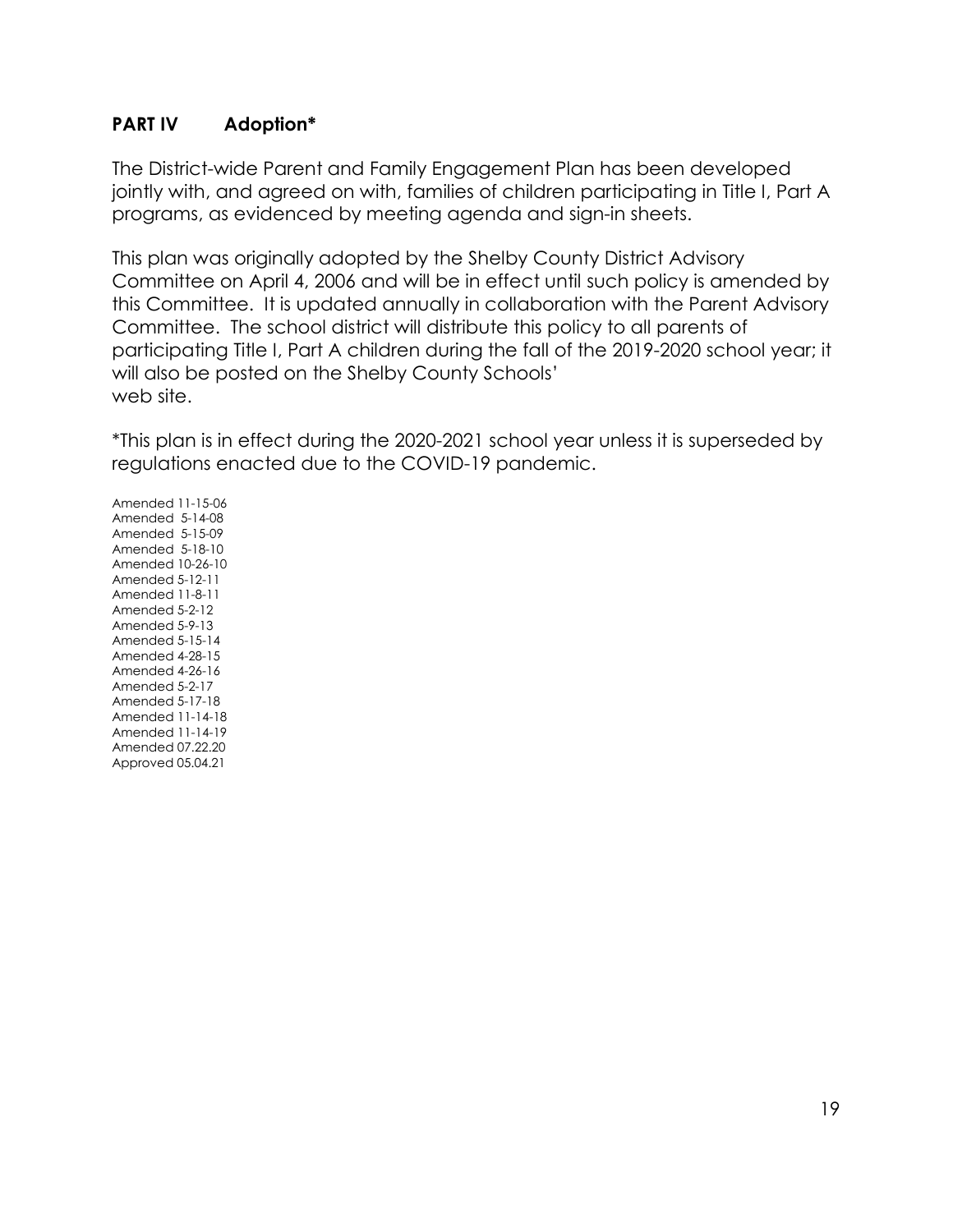# **Elvin Hill Elementary School 2021-2022 Parental Involvement Policy**

#### **Parental Involvement:**

#### **Describe how the school will convene an annual meeting to inform parents of the school's participation in Title I and explain Title I requirements, including the 1% set-aside, and the right of parents to be involved.**

Elvin Hill Elementary School will provide two separate presentations of the Annual Meeting in September. Parents will be informed of the meetings through email/ListServ, the marquee outside of the school, PowerPoint Announcements on the television in the front lobby, and newsletters. A PowerPoint presentation provided by the State Department of Education will be used to educate parents on aspects of the Title I program with an emphasis on parental rights.

The purpose of the annual meeting of parents of Title I students is:

- Informing parents of the school's participation in Title I
- Explaining the requirements of Title I
- Explaining the rights of parents to be involved

The topics covered in the PowerPoint are as follows:

- What does it mean to be a Title I school?
- What is the 1% Set-Aside for parental involvement?
- What is the LFA Title I Plan?
- What is the LEA Parental Involvement Plan?
- What is a CIP?
- What is the School-Parent Compact?
- How do I request the qualifications of my child's teacher(s)?
- How will I be notified if my child is taught by a teacher who is not Highly Qualified?

• How is the Annual Evaluation of Parental Involvement Plan conducted?

• How can I be involved in all of the things I'm learning about?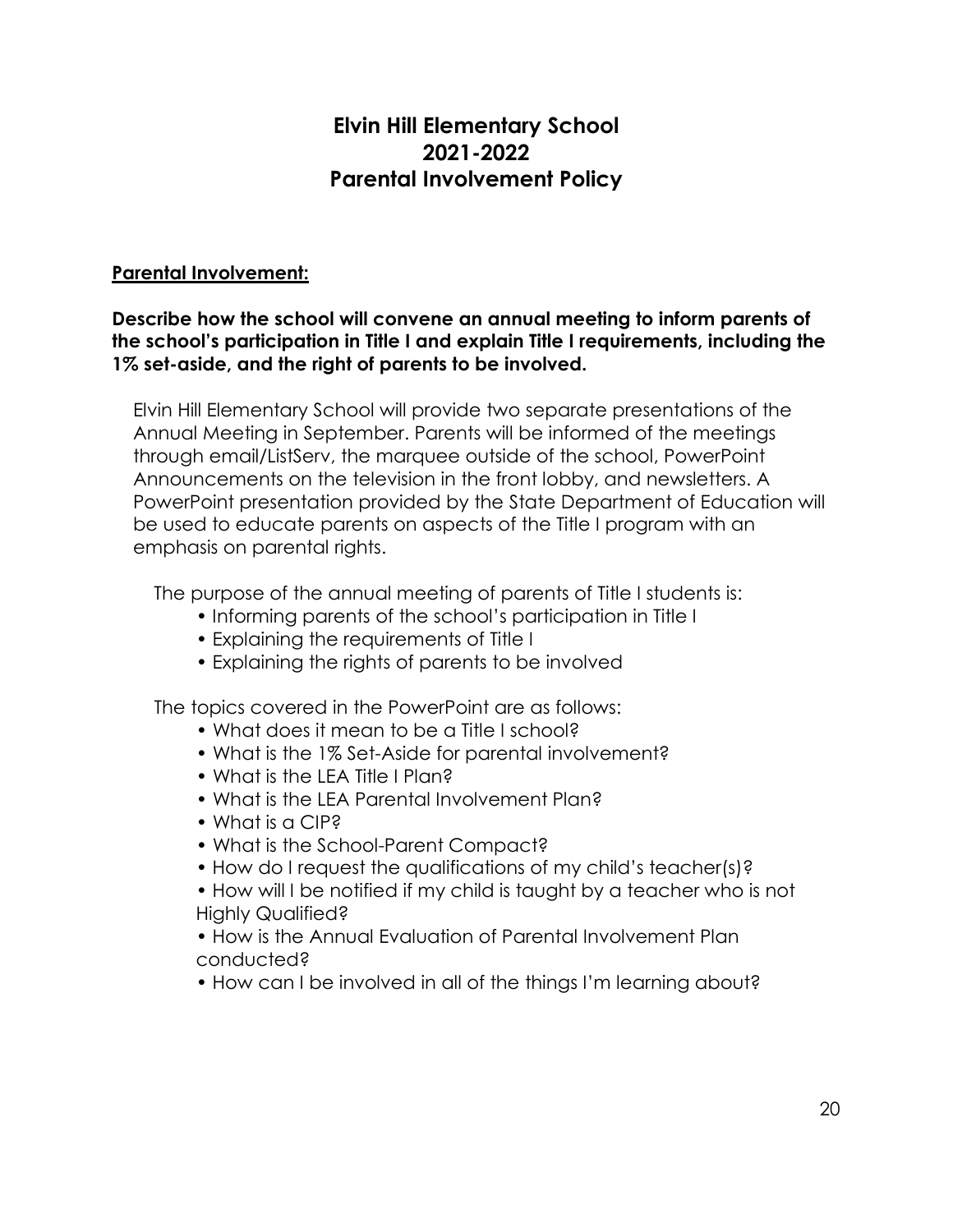**Describe: 1) How there will be a flexible number and format of parent meetings offered; 2) How parents will be involved in the planning, review and improvement of the Title I Program (Note: State the school's process for how all Title I parents have the opportunity for involvement in decision-making.); and 3) How funds allocated for parent involvement are being used in the school.** 

Elvin Hill Elementary will provide a flexible number of parent meetings offered at multiple times in order to accommodate a variety of parent schedules. The annual meeting will be offered in the morning and in the evening. In addition, a variety of parenting workshops will be offered throughout the day on our parenting day in October. Additional opportunities for parents to be involved at night will take place throughout the year in the form of other parent meetings/events. A parent is included on the Title I committee that represents parents of Elvin Hill students and on the leadership team. All Title I parents are surveyed annually. Our parent advisory committee meets in May to evaluate the parent involvement plan and discuss needed improvements to the Title I Program. This committee also determines the allocation of parent involvement funds. These funds purchase parenting materials which includes: parenting pamphlets, parenting communication supplies, copies, etc. These funds also cover the cost of postage for parent letters and the printing of communicative materials necessary to inform and educate parents about school events and the parenting resources that are available. Communication is emphasized through parent/teacher conferences, progress reports, report cards, and the school handbook. Weekly communication is maintained through weekly folders/binders which includes classroom newsletters and school information. Daily communication with parents is also used through daily folders that contain homework, study information and/or student planners. Translators are provided as needed for parents of ELL students. A Title I handbook is provided to parents which provides detailed information about the Title I program. The handbook also includes the District-wide Parental Involvement Policy and Parenting Survey results for the school.

**Describe how the school provides parents of participating children timely information in a uniform format and, to the extent practicable in a language they can understand, about programs under Title I, a description and explanation of the curriculum in use, forms of academic assessments, and achievement expectations used, and, if requested by parents, opportunities for regular meetings to formulate suggestions and participate as appropriate, in decisions related to the education of their children.** 

Elvin Hill Elementary School provides parents information in a timely manner in multiple formats. All students receive daily/weekly folders or Leadership Binders in which information is sent to parents on a consistent basis. Parent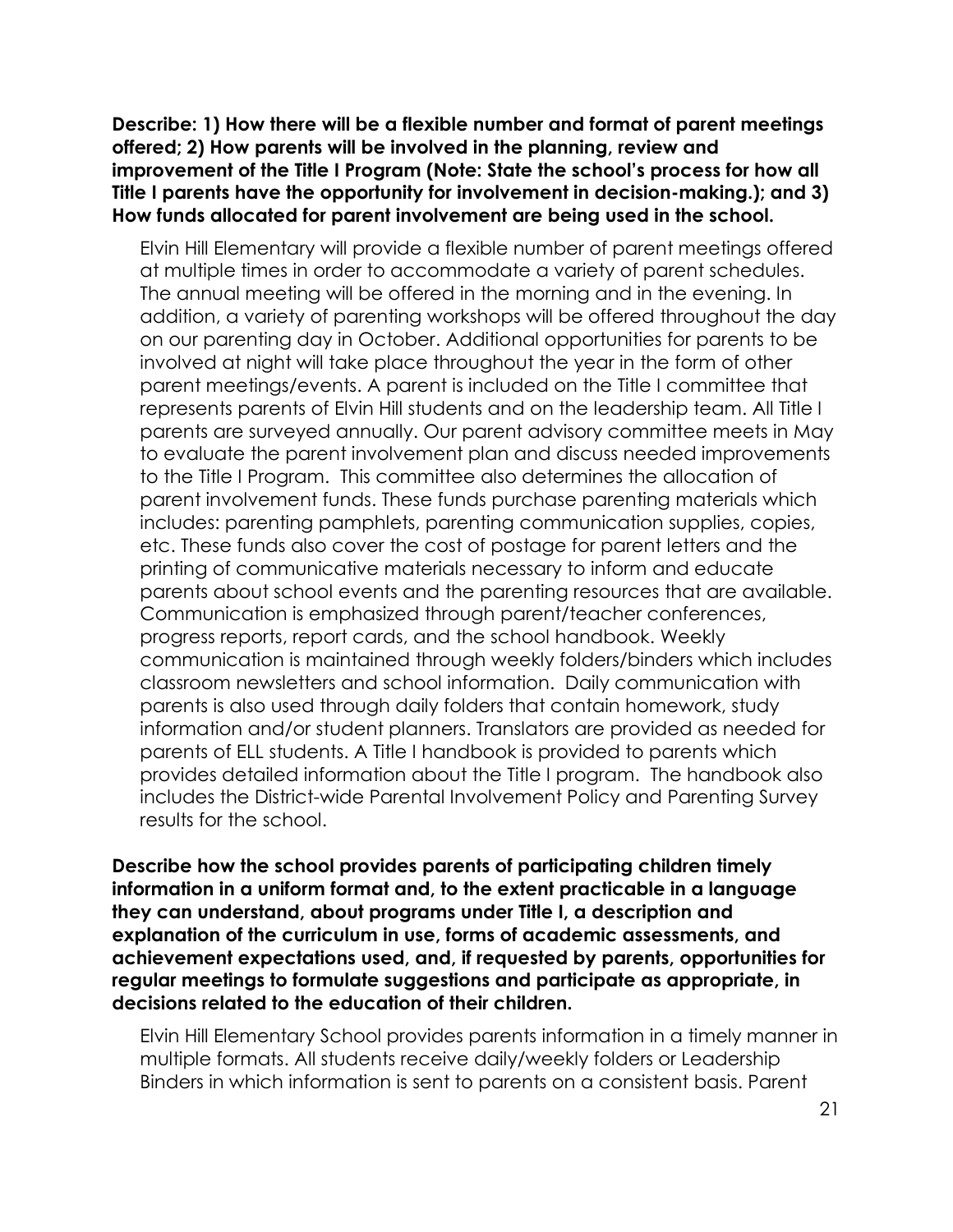compacts, lunch menus, newsletters, and the Code of Conduct are sent to all families in their native language. Weekly newsletters are provided by each teacher to clearly communicate all aspects of the school program in order to keep parents informed on a weekly basis. Progress reports are sent in order to communicate academic progress to parents on a regular basis. Our Continuous Improvement Plan is linked to our website so parents can easily access our yearly goals and better understand the improvement process. Through the Title I parenting handbook, parents are given an extensive view of parenting within our school and our district. Details of the curriculum are shared through weekly newsletters, the Annual Meeting of Title I for Parents, Parent/Teacher Conferences, Parenting Day workshops and classroom communications. Each classroom teacher holds at least one parent conference with each student's parents/guardians per year.

#### **Describe how parents, the school staff, and students share responsibility for improved student academic achievement for participating students (How the School-Parent Compact is jointly developed with Title I parents; how it is used, reviewed, and updated).**

Elvin Hill Elementary School provides grade specific parent compacts. Each compact has a component for teacher, student and parent. The compact was developed by teachers and our school's Parent Advisory Committee. It is evaluated and updated annually. All parents receive a copy of the updated compacts for parents, teachers and students. Parents, teachers, and students (when applicable) read and sign the compacts as an agreement of shared responsibility. The compacts are housed in teachers' classrooms and are used during parent/teacher or student/ teacher conferences. In addition, the compacts are discussed at anytime throughout the year if there is a need to revisit the agreement based on each shared responsibility. Parents are further kept informed of academic progress through progress reports, report cards, etc.

#### **Describe procedures to allow parents to submit comments of dissatisfaction with the Continuous Improvement Plan.**

- Parents that are in disagreement with the Continuous Improvement Plan will state their position to the local Title I Committee, Continuous School Improvement Team, and/or Parent Involvement Committee for review.
- If no amicable solution is reached, the parent may state their dissatisfaction, in writing, to the school principal.
- The principal will attach the statement to the Continuous Improvement Plan and present it to the Federal Programs Supervisor.
- The LEA parent liaison will contact the parent, if necessary.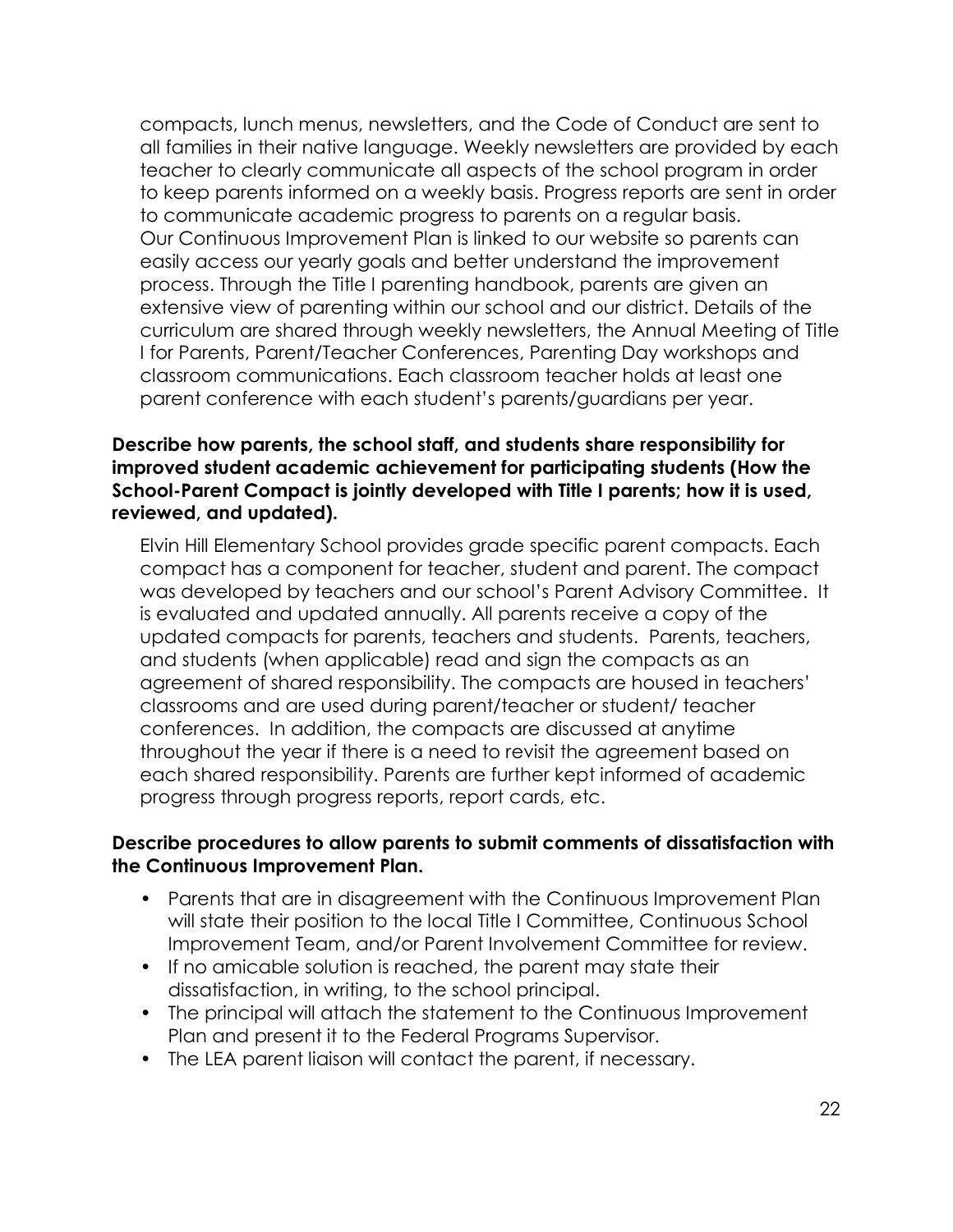- The Federal Programs Supervisor will review all steps in the process and make a determination based on NCLB and the best interest of students.
- The parent will be contacted by the Federal Programs Area Specialist and receive notification of the decision(s) reached. The communication will be provided verbally through a personal and/or telephone conference and also be provided in written form.

#### **Describe how the school will build capacity for parental involvement, including how parents will be encouraged to become equal partners in the education of their children? (See NCLB Section 1118, requirements for building capacity in parental involvement.)**

To ensure effective involvement of parents and to support a partnership among the school, parents, and the community to improve student academic achievement, our school:

#### **(1) Shall provide training for parents of participating children in understanding such topics as the State's academic content standards and State student academic achievement standards, State and local academic assessments, the requirements of Title I, and how to monitor their child's progress and work with teachers to improve the achievement of their children. (Describe)**

Elvin Hill Elementary will hold two general meetings for our Annual Meeting of Title 1 Parents. During these meetings, information will be presented about its Title I programs, the curriculum, and the different types of academic assessments. Parents will also learn about any school-wide programs being used for student achievement and success. They will learn how to schedule parent-teacher conferences and communicate to their child's teacher, as needed. Upon request, parents will be given a copy of the student handbook, which includes detailed information on a variety of school topics. Parents will have various opportunities to visit classrooms and meet with teachers to learn more specific information about how individual classrooms are conducted. They will be invited to attend Parenting workshops throughout the year as well. Daily/weekly folders will be sent home which will contain information on each child's behavior, disposition, academic achievement and progress.

**(2) Shall provide materials and training to help parents to work with their children to improve their children's achievement, such as literacy training and using technology, as appropriate, to foster parental involvement. (Describe)**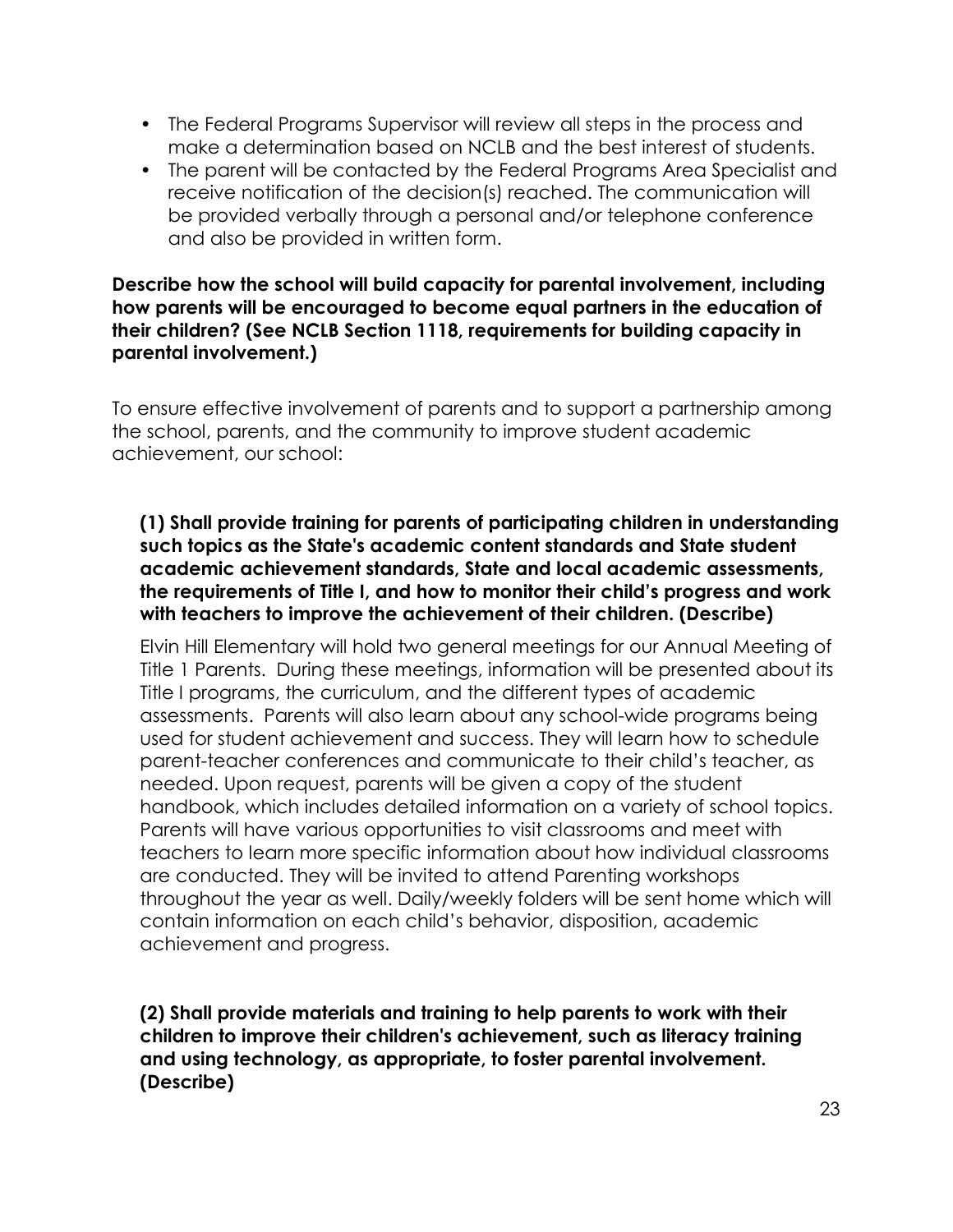Elvin Hill Elementary School will provide parent education nights and workshops to foster and support at-home learning. Teachers include standards and strategies in weekly newsletters and post lessons and videos to Google Classroom as well. With the passing of Alabama's Literacy Act, EHES will support families in how to teach and support students from home; this will include sessions/materials from literacy and math coaches along with the use of the district's Early Literacy resources website.

**(3) Shall educate teachers, office personnel, and other school staff, with the assistance of parents, in the value and utility of contributions of parents, and in how to reach out to, communicate with, and work with parents as equal partners, implement and coordinate parent programs, and build ties between parents and the school. (Describe)** 

Elvin Hill participates in the mentor program. First year teachers are enrolled in this program which is designed to discuss strategies which aid them in working with parents and actively involves parents in their child's educational journey. All teachers are expected to welcome parents to the school, as appropriate, and to work with parents to meet the needs of students. Our school welcomes parents on a daily basis and on special events such as Open House, Parenting Day, book fairs, Leadership Day, parent conferences, and more.

**(4) Shall to the extent feasible and appropriate, coordinate and integrate parent involvement programs and activities with other federal programs, and conduct other activities, such as parent resource centers, that encourage and support parents in more fully participating in the education of their children. (Describe)**

Elvin Hill coordinates its parent involvement program for all parents. Kindergarten teachers hold a special reception for incoming students and parents so they will be comfortable in the school setting. A kindergarten representative speaks to parents of Head Start children at the end of the year about preparing their preschooler for kindergarten. Elvin Hill currently has resources for parents to check-out through our Parenting Center.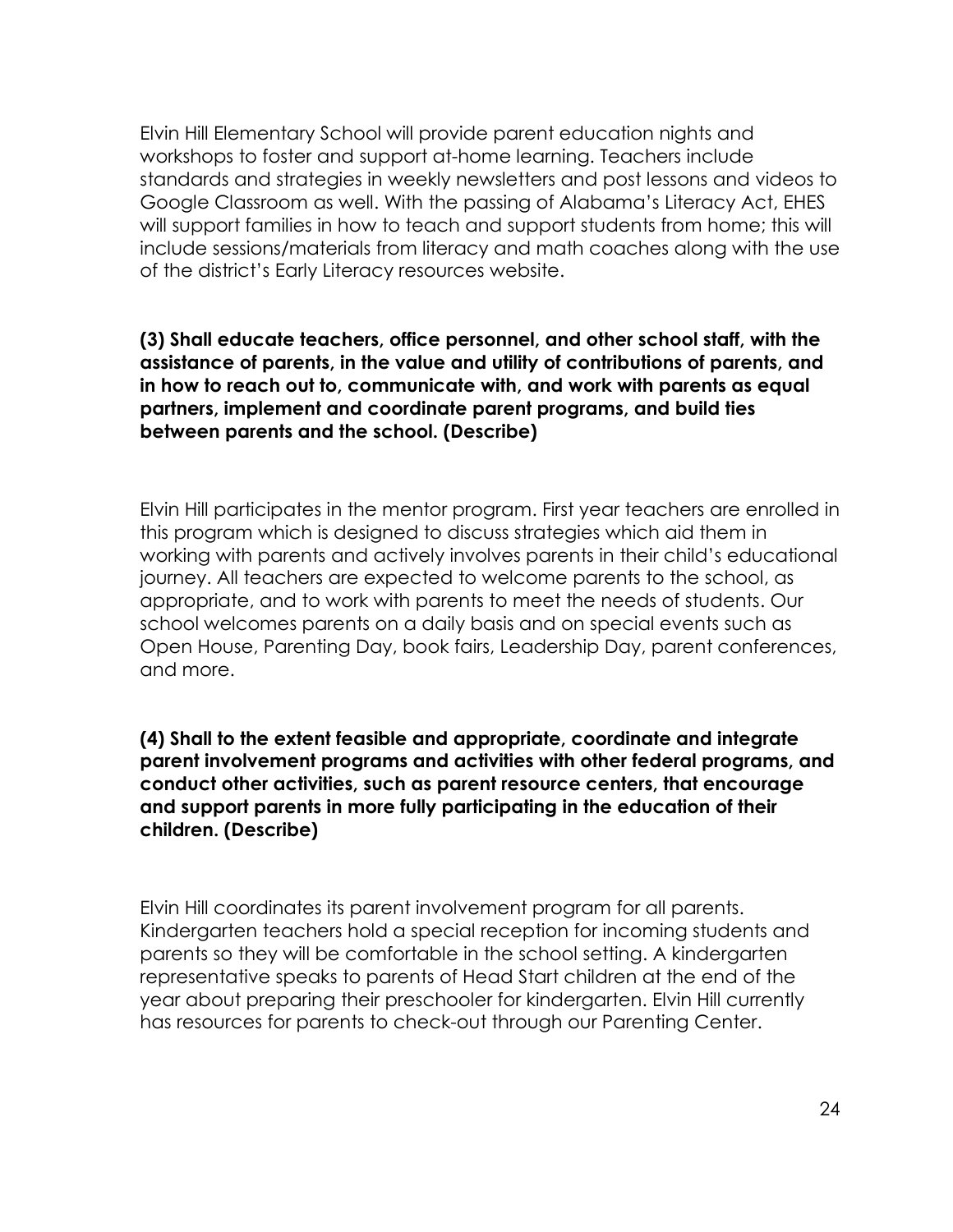#### **(5) Shall ensure that information related to school and parent programs, meetings, and other activities is sent to the parents of participating children in a format and, to the extent practicable, in a language the parents can understand. (Describe)**

Information is translated into Spanish and an ELL teacher is available to aid in conversation as needed. Shelby County also provides interpreters as needed for meetings. Parent surveys are conducted yearly. The committee reviews survey results to better meet the needs of the parents.

#### **(6) Shall provide such other reasonable support for parental involvement activities as parents may request. (Describe)**

Parent surveys are conducted yearly. The committee reviews survey results and creates plans and activities to meet the needs of parents. Parents may also request a conference with the teacher at any time throughout the year.

#### **Describe how the school will ensure the provision for participation of parents with limited English proficiency, parents with disabilities, and parents of migratory students; including providing information and school reports in a format and, to the extent practicable, in a language that parents can understand.**

Elvin Hill currently has Spanish-speaking students, therefore, all notices of parent meetings are sent to parents of these children in Spanish. There is an ELL teacher at our school who provides ELL services and accommodations along with several teachers who have Spanish backgrounds that also work closely with ELL students. In addition, a translator may be provided whenever necessary to assist with any language barriers between home and school for all students and their families. At this time, Elvin Hill has no migrant students. Every effort is made to accommodate parents with disabilities. Elvin Hill is a handicapped-accessible building.

The institution has a Parent Involvement policy and plan as required in NCLB Section 1118, and ensures that all requirements in Section 1118 and 1111(h)(6), Parents' Right-to-Know, are implemented systematically.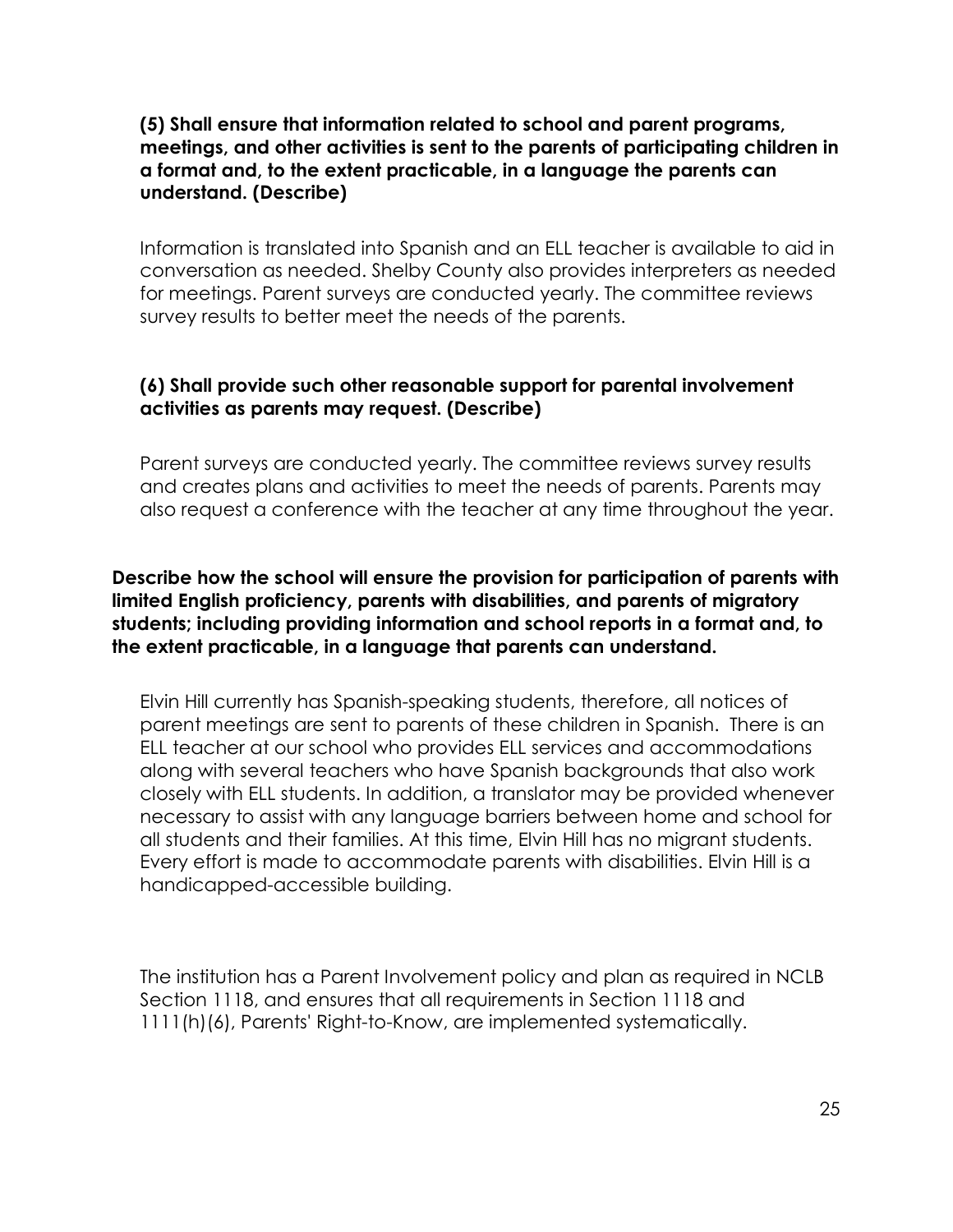## **PARENTAL INVOLVEMENT**

The Shelby County Board of Education believes that in order to achieve the maximum educational growth for students, there must be a conscious, collaborative partnership between the parents of students and the schools. The active involvement of parents in their child's education significantly increases the effectiveness of the programs offered by the Shelby County Board of Education and therefore significantly contributes to the success of the child.

Parents of students in Shelby County schools are encouraged to learn as much as possible about the educational programs, goals, objectives and activities at their child's school. The Board encourages parents to actively participate in all the activities designed by the schools to involve and inform parents.

The Shelby County Board of Education further encourages parents to work with both the local schools and the school system in assuring that the programs presented meet or exceed the parents' expectations for their students.

In order to effectuate these beliefs and desires the Superintendent and his staff shall work with each school in developing a Parental Involvement Policy. Each local school policy must incorporate, at a minimum, how the local school will (a) involve parents in the joint development of and updates of the Parental Involvement Policy; (b) involve parents in the process of the school review and improvement; (c) provide for the coordination, technical assistance and other support necessary to assist in planning and implementing the Parental Involvement Policy; (d) conduct with the involvement of the parents, an annual evaluation of the content and effectiveness of the Parental Involvement Policy; (e) periodically provide information to parents on the opportunity for involvement at the school; (f) offer flexible, unique opportunities for parental involvement; and (g) offer effective and timely notifications to parents of their child's progress.

The Shelby County Board of Education acknowledges that further and additional requirements for parental involvement and/or parental notification may exist by state and/or federal law, such as with Title I schools. The Superintendent shall prepare such written directives as may be necessary to meet state and federal mandates, and such directives shall be considered policy of this Board. The Superintendent shall provide copies of such directives to the Board for review and input before implementation.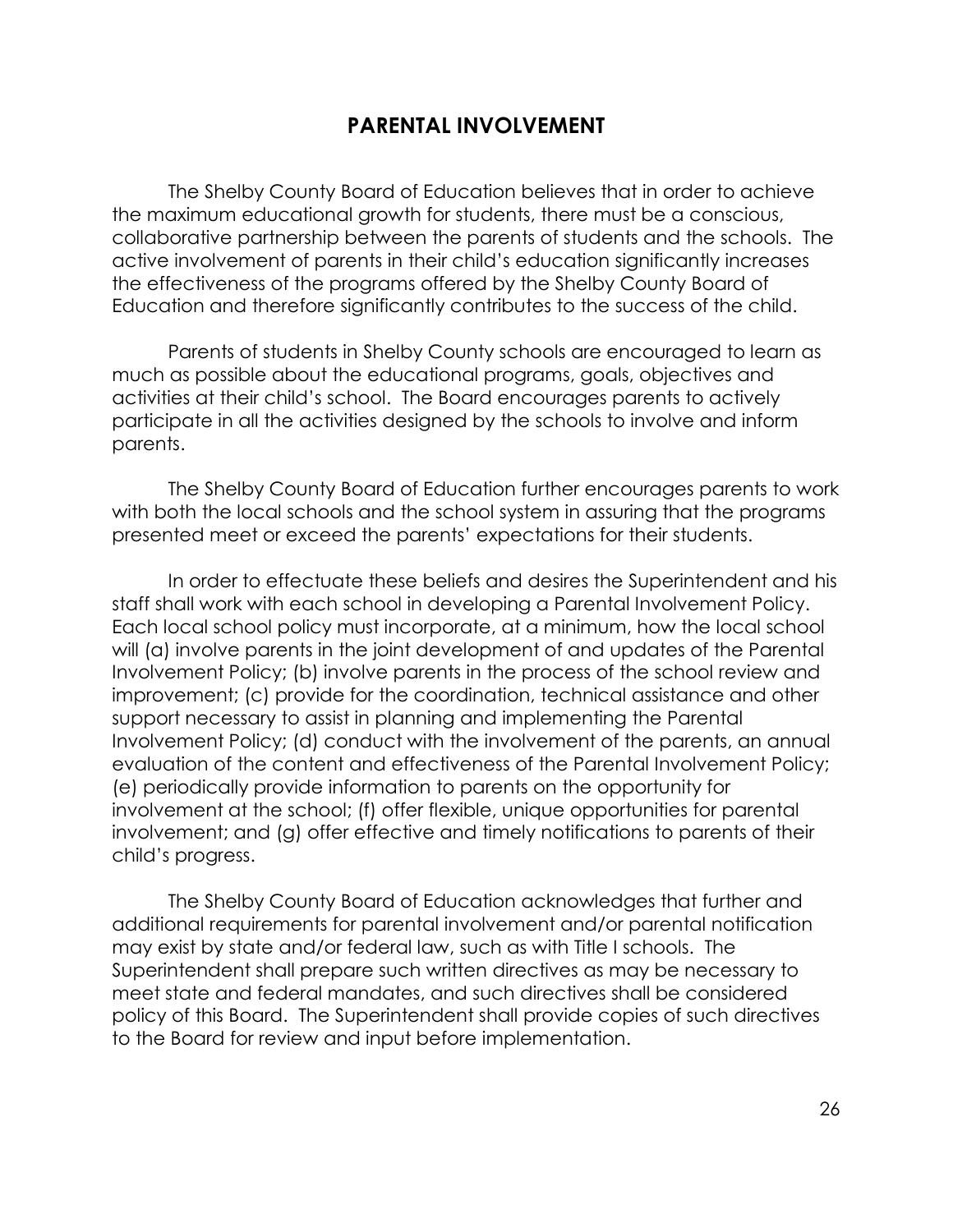# **PARENTAL KNOWLEDGE OF TEACHER QUALIFICATION**

The Shelby County Board of Education is committed to hiring highly qualified teachers to provide the best educational opportunities possible for the students of Shelby County. Parents have the right to request, and the schools shall provide in a timely manner, information regarding the professional qualifications of each student's teacher(s).

The information the parents are entitled to shall include, but is not limited to: whether the teacher has met state qualifications and licensing criteria for the grade levels and subject areas in which the teacher provides instruction; whether the teacher is teaching under emergency or other provisional status through which state qualification or licensing criteria have been waived; the baccalaureate degree major of the teacher and any other graduate certification or degree held by the teacher; the field of discipline of the certification or degree of the teacher; and, whether the child is provided services by paraprofessionals and, if so, their qualification.

The requested information is to be collected and disseminated in a manner that assures parents of the information they have requested while protecting, to the extent possible, the privacy of the teachers.

The Shelby County Board of Education acknowledges that further and additional requirements for parental knowledge and/or parental notification may exist by state and/or federal law, such as with Title I schools. The Superintendent shall prepare such written directives as may be necessary to meet state and federal mandates, and such directives shall be considered policy of this Board. The Superintendent shall provide copies of such directives to the Board for review and input before implementation.

Ref: No Child Left Behind Act 2001 (P.L. 107-110)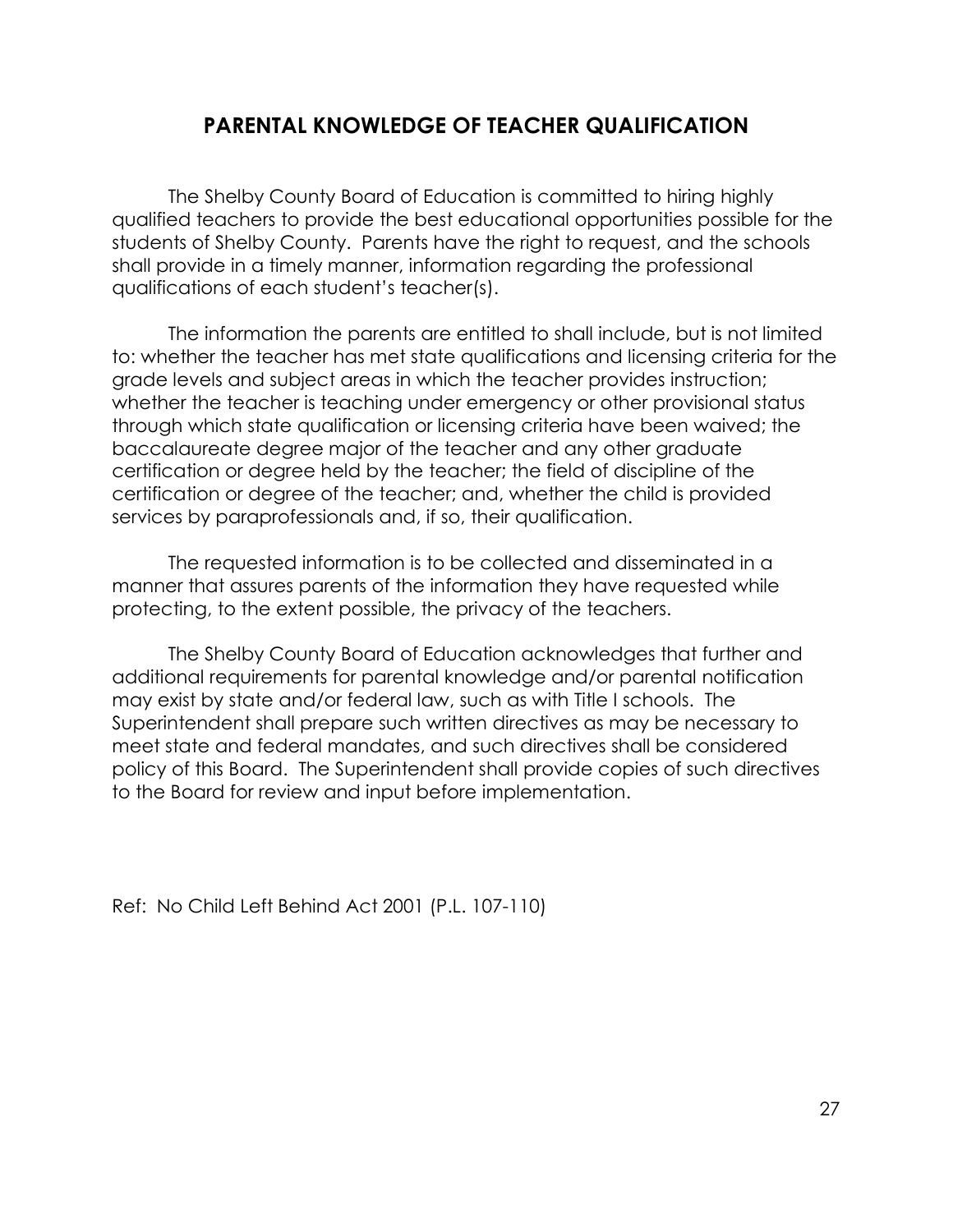# **TITLE I SCHOOLS - SPECIAL PROVISIONS**

The Shelby County Board of Education recognizes the unique federal laws applicable to Title I schools. The Superintendent shall draft such written directives as may be necessary for Title I schools to be consistent with federal law. Such directives shall be considered policy of the Board. The Superintendent shall provide copies of such directives to the Board for review and input before implementation.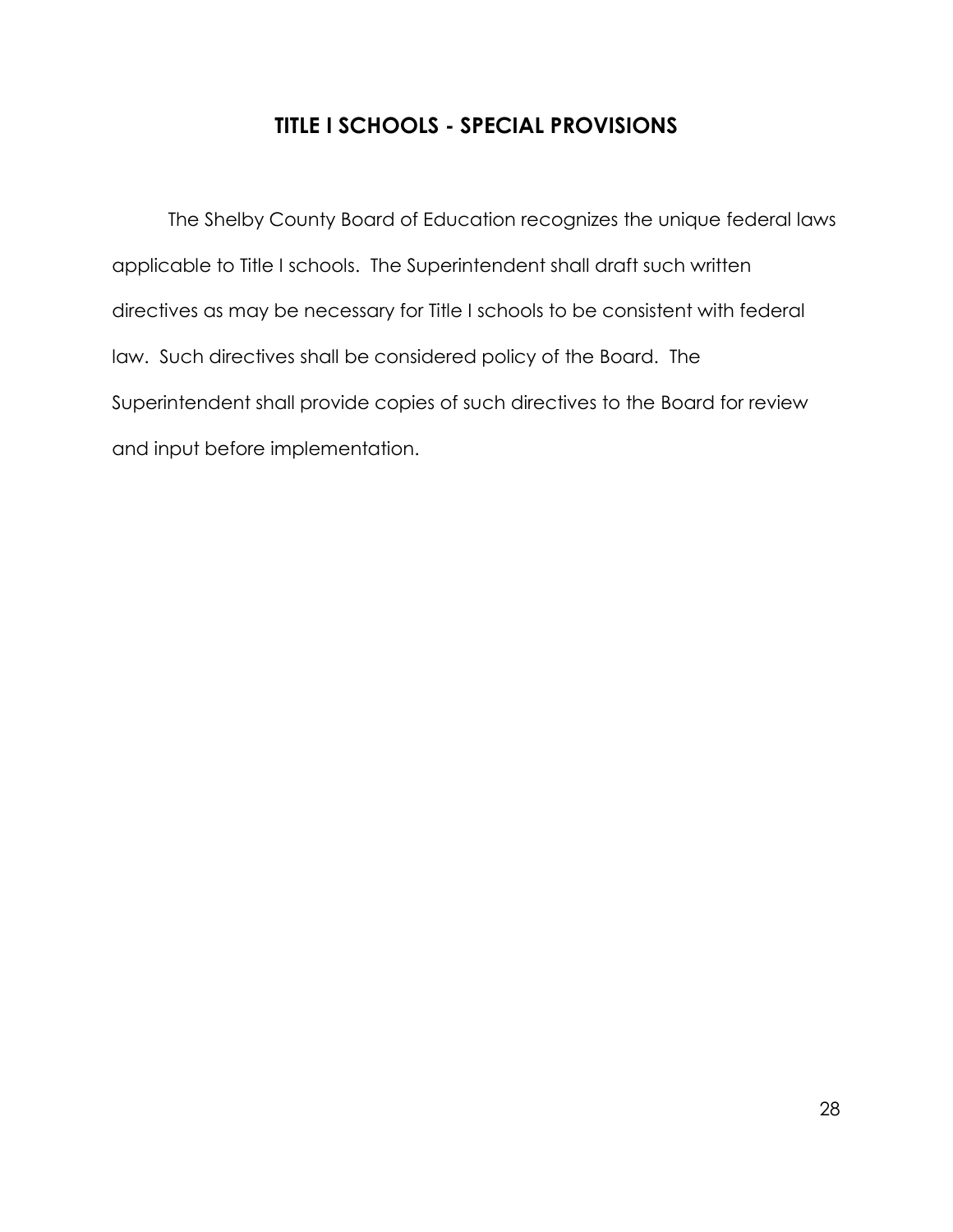# **Elvin Hill Elementary School Parent Survey Results**

| Question                                                                                                                    | <b>Strongly</b><br><b>Agree</b> | <b>Agree</b> | <b>Neutral</b> | <b>Disagree</b> | <b>Strongly</b><br><b>Disagree</b> | <b>Not</b><br><b>Applicable</b> |
|-----------------------------------------------------------------------------------------------------------------------------|---------------------------------|--------------|----------------|-----------------|------------------------------------|---------------------------------|
| I feel welcome at my child's<br>school                                                                                      | 57%                             | 27%          | 10%            | 1%              | 4%                                 |                                 |
| I am aware of the school's<br>academic goals and how I can<br>be involved                                                   | 40%                             | 40%          | 4%             | 4%              | 3%                                 |                                 |
| I am aware of the volunteer<br>work I can do at my child's<br>school                                                        | 40%                             | 29%          | 20%            | 6%              | 2%                                 | 3%                              |
| I know how to be involved in<br>school planning/review<br>committees                                                        | 39%                             | 27%          | 21%            | 10%             | 5%                                 |                                 |
| I know what it means to be a<br>Title I school and what my<br>rights are                                                    | 40%                             | 44%          | 10%            | 3%              | 3%                                 |                                 |
| I know how additional help<br>with reading and/or<br>mathematics can be given to<br>students through the Title I<br>Program | 46%                             | 37%          | 9%             | 3%              | 6%                                 |                                 |
| I know what my child should<br>be able to do in reading and/or<br>mathematics for the grade<br>he/she is in                 | 51%                             | 34%          | 7%             | 3%              | 4%                                 |                                 |
| I understand my child's report<br>cards and test scores                                                                     | 57%                             | 33%          | 6%             | 4%              |                                    |                                 |
| The Title I Parent-School<br>Compact helps to remind me<br>about things I can do to help<br>my child do better in school    | 47%                             | 34%          | 10%            | 3%              | 6%                                 |                                 |
| I can reach my child's<br>classroom teacher(s) to<br>discuss my child                                                       | 69%                             | 26%          | 4%             |                 |                                    | 1%                              |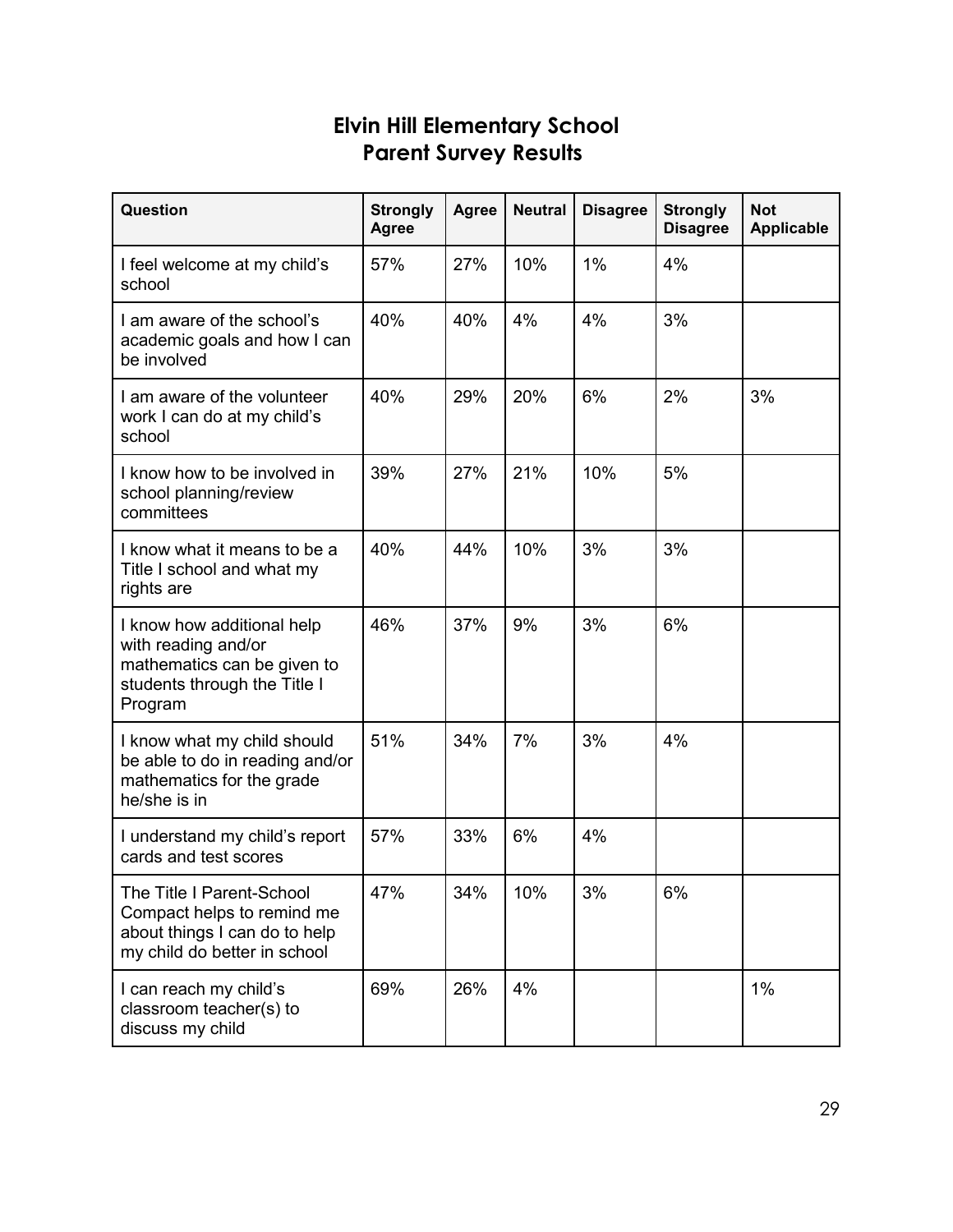| Teachers in the school are<br>interested and cooperative<br>when I discuss my child's<br>academic progress and other<br>concerns                                                                                                | 68% | 26% | $1\%$ | 1% | 4% |    |
|---------------------------------------------------------------------------------------------------------------------------------------------------------------------------------------------------------------------------------|-----|-----|-------|----|----|----|
| I know about the school's<br>extra services (for example:<br>counseling and speech<br>therapy)                                                                                                                                  | 44% | 36% | 11%   | 9% |    |    |
| I know about the school's<br>referral program to community<br>services outside the school.<br>(Such services may be adult<br>literacy programs, social<br>services, health services,<br>GED, adult career<br>development, etc.) | 36% | 24% | 24%   | 9% | 4% | 3% |
| My child's school encourages<br>me to be involved in my child's<br>education                                                                                                                                                    | 51% | 43% | 3%    |    |    | 3% |